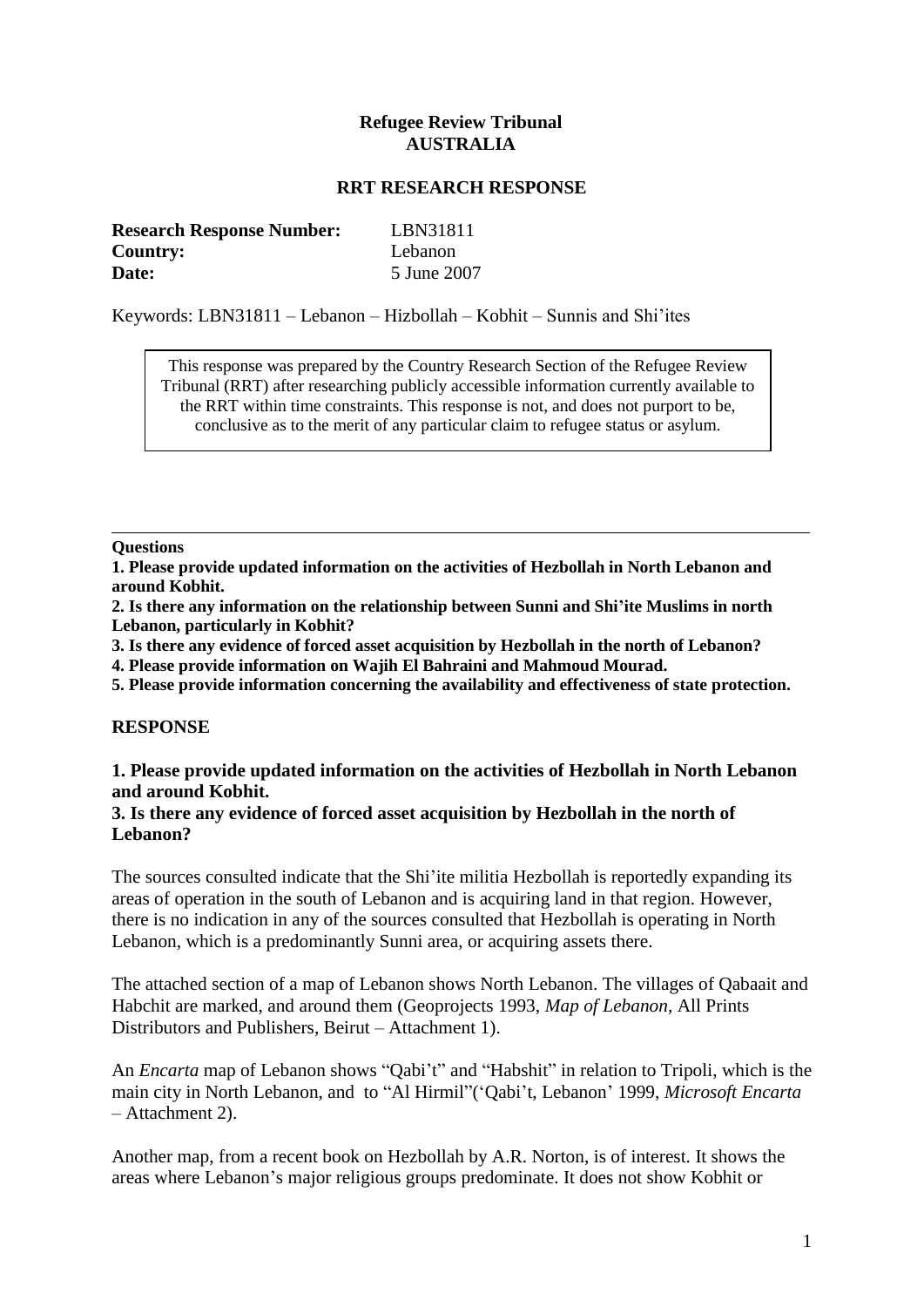Habchit, but does indicate that the area east of Tripoli is predominantly Sunni (Norton, Augustus Richard 2007, "Prologue: Map 1", *Hezbollah: A Short History,* Princeton University Press – Attachment 3).

A *Reuters* report on the 2005 parliamentary elections is of interest as it provides an estimate of the religious breakdown of North Lebanon. It states that of 690,000 eligible voters in the area, 55 percent are Muslims, consisting of 51 percent Sunni and 4 percent Alawite; and 45 percent are Christians. The distribution of parliamentary seats, according to Lebanon"s confessional political system, is loosely based on these figures, with 15 allocated to Christians and 13 to Muslims ("Factbox – Electoral facts about north Lebanon" 2005, *Reuters News,* 19 June – Attachment 4).

## **Areas of recent Hezbollah activity**

Several reports were found which refer to Hezbollah re-arming and moving its operations into new areas of southern Lebanon. However, no reports were found that mentioned activities by Hezbollah in North Lebanon, and an external expert who was consulted (see below) stated that he knew of no Hezbollah activity in North Lebanon, and that it was unlikely as this was a predominantly Sunni area.

An April 2007 report by Nicholas Blanford for *Jane's Intelligence Review* looks in detail at Hezbollah"s recent movements:

With little chance of trafficking through the Lebanese-Syria border being stymied in the short term, Hizbullah"s rearmament campaign is likely to continue apace. On the ground in southern Lebanon, the group's military preparations appear to be focused on three main geographical areas: **to the south of the Shia market town of Nabatieh where the Litani River flows just 3 km from the border with Israel; in mountains around the Shia village of Rihan, 17 km north of the border; and in the Shia-populated Western Bekaa district either side of the Litani River, just north of the UNIFIL [United Nations International Force in Lebanon] zone.** The Nabatieh-Rihan-Western Bekaa axis was the source of most of the long-range rocket fire north of the Litani during the 2006 war.

Of the three areas, the most noticeable activity is around Rihan, specifically the area east and south of the village where valleys and surrounding hills have been closed off to the general public with armed Hizbullah fighters guarding the entrances. The area was a Hizbullahcontrolled zone before the 2006 war. Since then, there has been greater movement of personnel and traffic into these areas and additional tracts of land have been placed off-limits. In a visit in March, *Jane's* saw the entrances of two Hizbullah positions, both guarded by uniformed fighters carrying Kalashnikov rifles and walkie-talkies. One recently installed barrier along a track leading into a valley was manned by a Hizbullah fighter positioned in a small hut containing a field telephone. A chain suspended from two concrete blocks spanned the track, barring passage, with a sign warning that "access to this area is forbidden. Hizbullah". More Hizbullah fighters could be seen on a nearby hill.

These deployments are not particularly covert. UNIFIL troops patrolling the southern side of the Litani River have noticed the steady build-up on the northern bank. One UNIFIL officer tells *Jane's*: "We can see them building new positions. There are a lot of trucks coming into the area as well."

This activity is similar to the construction and movement in the six years between the IDF withdrawal from south Lebanon in May 2000 and the outbreak of war in July 2006. During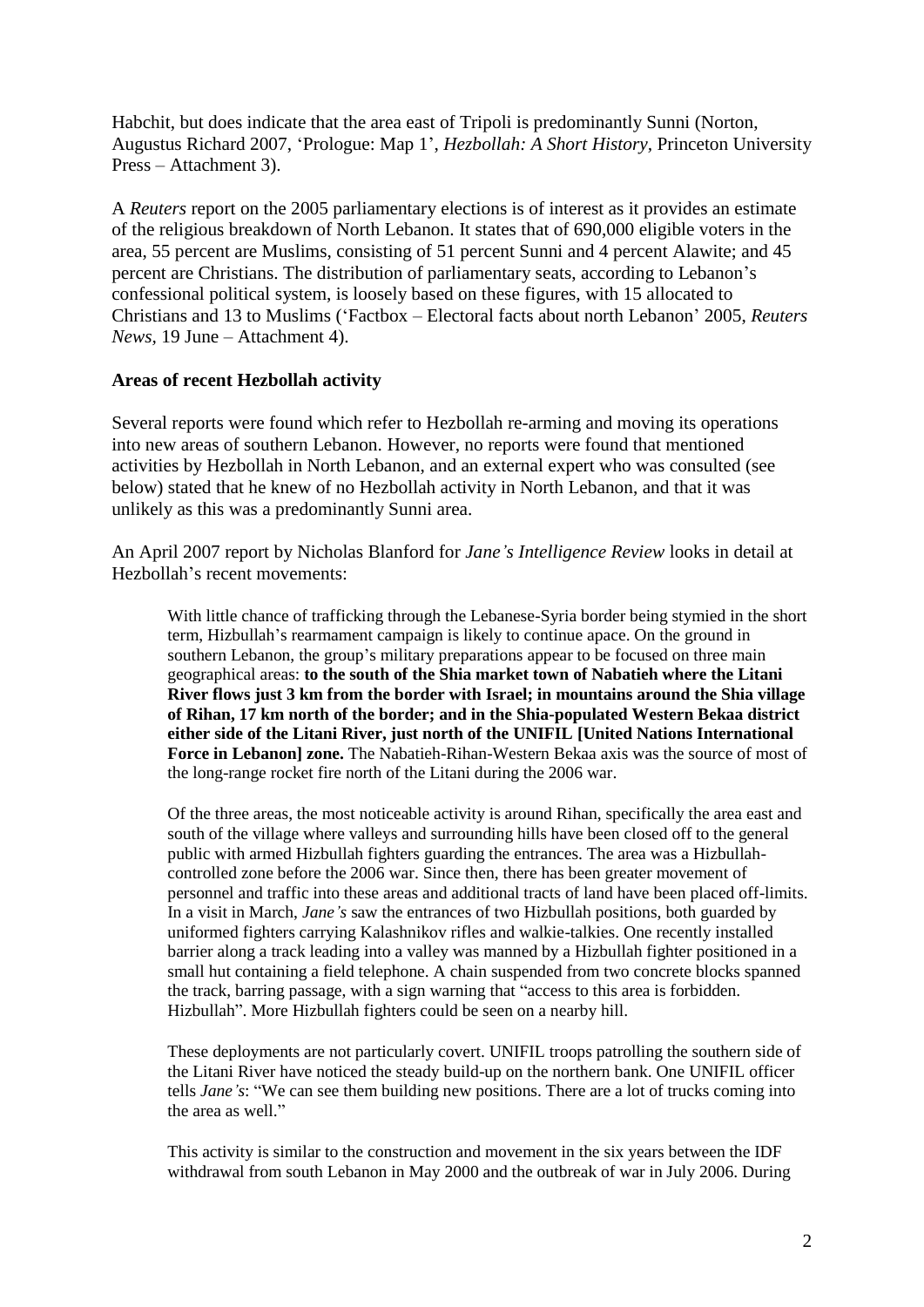that period, dozens, possibly hundreds, of disguised bunkers, ranging from expanded natural caves to sprawling underground complexes with reinforced concrete walls and roofs, lighting and air conditioning, were constructed in southern Lebanon adjacent to the Blue Line. In one case, a bunker complex 40 m underground and covering an area of 2 km2 was built within 300 m of a UNIFIL observation post and an Israeli army position on the Blue Line, but its existence remained hidden until IDF soldiers discovered and destroyed it days after the 14 August 2006 ceasefire.

More than six months after the war, UNIFIL peacekeepers are still uncovering Hizbullah firing positions and bunkers on a weekly basis. Timur Goksel, former UNIFIL senior advisor, tells *Jane's*: "They let us see certain things like their observation posts along the border fence, but all the time they were building an underground city in the south that we never knew existed."

There are numerous sand and gravel quarries in Hizbullah"s "security pockets" around Rihan that may provide cover for constructing bunkers and firing positions or repairing and expanding those damaged by Israeli air strikes during the war. Evidence is circumstantial, although at least two of these quarries were subjected to multiple IAF cluster bomb strikes during the 2006 war, suggesting they were the source of rocket fire.

**Hizbullah's grip on the Rihan district is being reinforced by the purchase of large tracts of land in the area from Christian and Druze landowners. New houses and shops, and in one location a new community, are being built on the bought land and sold to Shia newcomers. The mountains around Rihan, wedged between the Shia area of Nabatieh and the Shia villages of the Western Bekaa, are home to small Christian- and Druzepopulated hamlets and farmsteads. The reason for buying the land, which has been under way for about a year, appears to be the building of a bridge connecting the Shia areas to the east and west, a contiguous Shia belt that would shield Hizbullah from prying eyes. The few Christians left in Qotrani are selling their land and leaving. The same is true in neighbouring Sraireh, a Druze village.** 

There is a less visible presence of Hizbullah activity in the Nabatieh and Western Bekaa areas, more heavily populated and publicly accessible than the Rihan district (Blanford, Nicholas 2007, "Call to arms – Hizbullah"s efforts to renew weapons supplies", *Jane's Intelligence Review,* 18 April – Attachment 5).

A March 2007 report by the United Nations Security Council examines the current security situation in Lebanon, and contains references to recent activities by Hezbollah in the south:

23. Given the considerable military presence of the Lebanese Armed Forces and the united Nations Force south of the Litani River, senior commanders of both forces believe it would be very difficult for unauthorized armed personnel to establish any new military capacity in that area. At the same time, unarmed personnel, suspected of being affiliated to Hizbullah, have been observed monitoring UNIFIL activities at various points throughout its area of operations, at times taking photographs and filming.

24. There have, however, been a number of reports of activities conducted by armed elements north of the Litani River, outside the UNIFIL area of operations. The reports have not been denied by either the Government of Lebanon or Hizbullah. **Armed elements, suspected of being members of Hizbullah, have been observed constructing new facilities in the Bourrhoz region, just north of the Litani River**…(United Nations Security Council 2007, *Report of the Secretary-General on the Implementation of Security Council resolution 1701 (2006),* 14 March

[http://www.reliefweb.int/rw/RWFiles2007.nsf/FilesByRWDocUnidFilename/49FC18717CE9](http://www.reliefweb.int/rw/RWFiles2007.nsf/FilesByRWDocUnidFilename/49FC18717CE9B65EC12572A500808558-Full_Report.pdf/$File/Full_Report.pdf)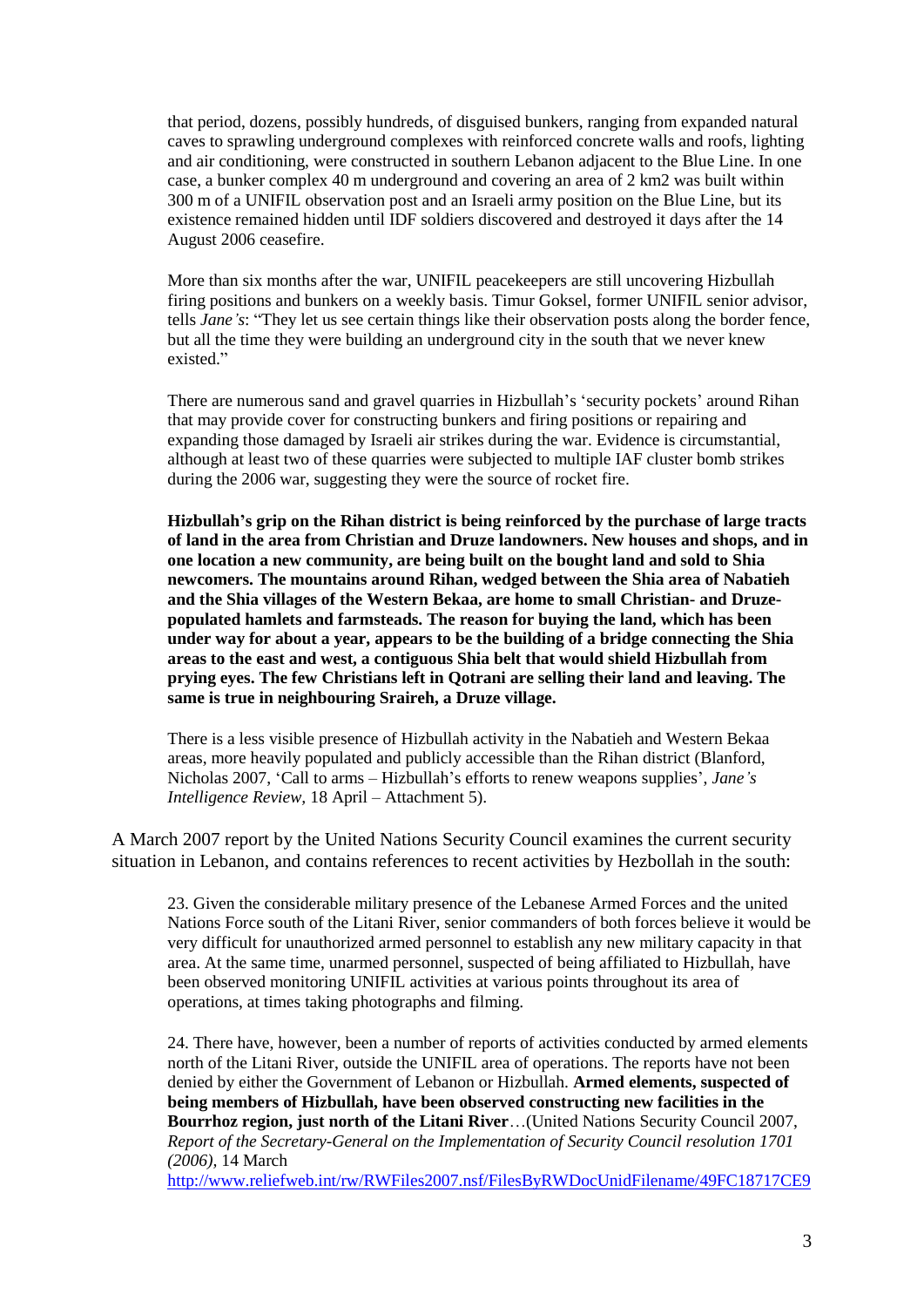[B65EC12572A500808558-Full\\_Report.pdf/\\$File/Full\\_Report.pdf](http://www.reliefweb.int/rw/RWFiles2007.nsf/FilesByRWDocUnidFilename/49FC18717CE9B65EC12572A500808558-Full_Report.pdf/$File/Full_Report.pdf) – Accessed 29 March 2007 – Attachment 6).

The assessment of Hizbollah by *Jane's World Insurgency and Terrorism* was updated in October 2006 after the war with Israel, and contains some relevant material. The sections on personnel and recruitment make it clear that the group is situated in the Shi"a areas and is dependent on part-time fighters from surrounding villages:

### **Personnel and recruitment**

Estimates of IR"s strength have varied widely. The IR centres on a core of full-time guerrilla fighters numbering around 600-800. These fighters are typically aged in their late-20s to early-30s, many of them combat veterans of the IR resistance campaign against the IDF in the 1990s. The fighters are often schooled in different disciplines, such as sniping, firing anti-tank missiles, surveillance and communications, and bomb-making. **There are perhaps 5,000 to 7,000 part-time fighters, acting essentially as a reserve force or village guards.** Many of them are combat veterans of the 1990s and are proficient in the handling of rocket-propelled grenades, mortars and Katyusha rockets. The part-time cadre comprised the bulk of IR"s fighting force in the July-August 2006 war between Israel and Hizbullah, deployed in and around their villages in south Lebanon. In the event of a national emergency, Hizbullah can theoretically draw upon its entire membership which could be as many as 25,000. Every Hizbullah member is obliged to undergo a basic military training course, conducted on an ad hoc basis in the eastern Bekaa with IR instructors, although specialist training is carried out in Iran.

### **Area of operation**

**Hizbullah's main areas of operation are in the Shia-dominated districts of the Bekaa valley, the southern suburbs of Beirut and southern Lebanon. It has offices and training facilities in Iran and possibly Sudan**.

Hizbullah has training facilities on the Isla de Margarita off the northern coast of Venezuela and is believed to maintain presence in the tri-border area around the towns of Cuidad del Este in Paraguay, Foz de Iguazu in Brazil and Puerto Iguazu in Argentina. Although the strength of the organisation in the area has been in decline since the mid-1990s. Regional intelligence suggests that the perpetrators of the 1992 attack on the Israeli Embassy and the 1994 attack on the Jewish Cultural Centre in Buenos Aires were harboured amongst the large Lebanese community in this region ("Hizbullah" 2006, *Jane's World Insurgency and Terrorism,* 27 October – Attachment 7).

A March 2007 report by the Israeli Intelligence and Terrorism Information Centre mentions that "Hezbollah is vigorously rebuilding its military infrastructure in south Lebanon in both populated and unpopulated areas" but that because of the deployment of the Lebanese army as well as the "massive UNIFIL deployments" it was difficult for Hezbollah to "treat the area as its own" and it had been forced to change its methods. The only references to the north of the country in the report are to the Bekaa Valley, which is a Shia area to the east of Habchit and Khobit ("The implementation of Security Council Resolution 1701 after six months: Interim report' 2007, Intelligence and Terrorism Information Center at Israel Intelligence' Heritage & Commemoration Center, 4 March [http://www.terrorism](http://www.terrorism-info.org.il/malam_multimedia/English/eng_n/html/res_1701e0307.htm)[info.org.il/malam\\_multimedia/English/eng\\_n/html/res\\_1701e0307.htm](http://www.terrorism-info.org.il/malam_multimedia/English/eng_n/html/res_1701e0307.htm) – Accessed 22 May 2007 – Attachment 8).

In the absence of any information on the presence of Hezbollah in North Lebanon among the sources examined, two external experts were consulted on this subject. On 28 May 2007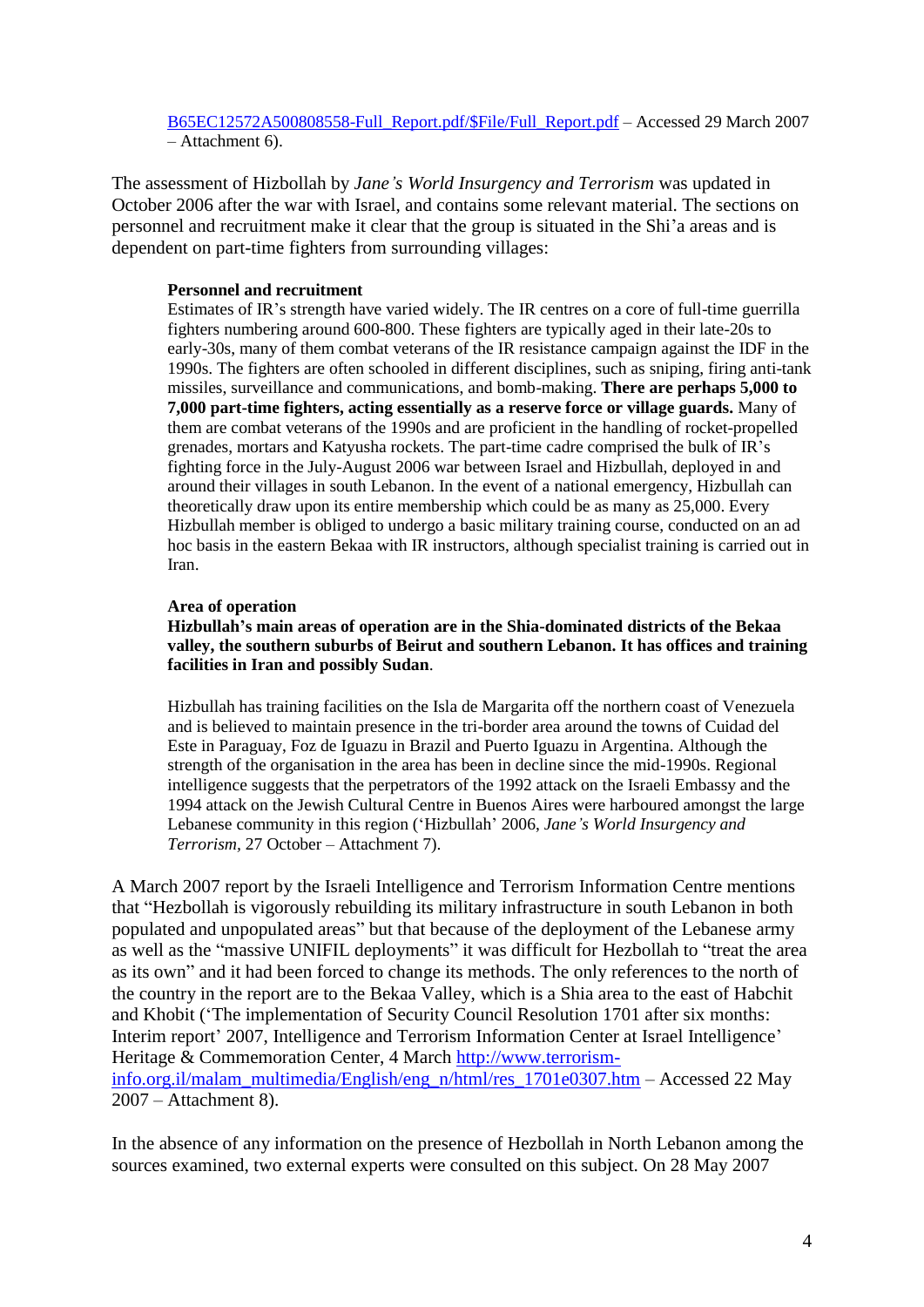emails were sent to Michael Young, a senior journalist who writes for the Lebanese *Daily Star* and other publications; and Professor Charles Harb of the American University of Beirut, who has contributed articles on Lebanon to journals such as the *Guardian.* They were both asked whether there were reports of Hezbollah activity and forced land acquisition around Qabaait and Habchit; and about relations between Sunni and Shi"s Muslims in the north (RRT Country Research 2007, Email to Michael Young: "Refugee Review Tribunal request for information", 28 May – Attachment 9; RRT Country Research 2007, Email to Charles Harb: "Refugee Review Tribunal request for information", 28 May – Attachment 10).

Professor Harb replied as follows:

The email content is quite surprising.

Let me answer the questions you raise:

1. Are there any reports of Hezbollah activity around the villages of Qabaait and Habchit in North Lebanon?

None to my knowledge. These are heavily Sunni areas, where Hezbollah does not have a popular base.

2. Are there any reports of forced acquisition of land or assets by Hezbollah in the north of Lebanon?

There are no reports of forced land acquisition or assets by Hezbollah in the north of Lebanon. There are no such reports in the south either! There were reports of land purchasing in some areas in the south, but were exaggerated by media reports and politicians for specific and immediate political purposes.

3. In general, what are relations like between Sunni and Shia Muslims in the north of the country?

It is important to look at the geographical distribution of the population. The north of Lebanon (including the areas from which the person claims to be) are heavily Sunni areas with conservative leanings. Insinuations of Hezbollah activities in these areas are not credible and make no sense. Hermel area (Baalbeck, Bekaa) are Shia dominated. But these are located in the Bekaa province, not in the North province. In the north province you find little Shia presence; the most significant is in the Jbeil area (Christian north) where they have one deputee.

Asylum to escape Hezbollah from the North of Lebanon is not a credible claim (Harb, Charles 2007, Email to RRT Country Research: "Re: Refugee Review Tribunal request for information", 29 May – Attachment 11).

A reply was also received from Michael Young. He stated that he knew little about the situation in North Lebanon, but supplied the telephone number for an MP from North Lebanon named Mosbah Ahdab. Attempts to contact Mr Ahdab have so far been unsuccessful, but further attempts can be made if the Member wishes (Young, Michael 2007, Email to RRT Country Research: "Re: Refugee Review Tribunal request for information", 29 May – Attachment 12).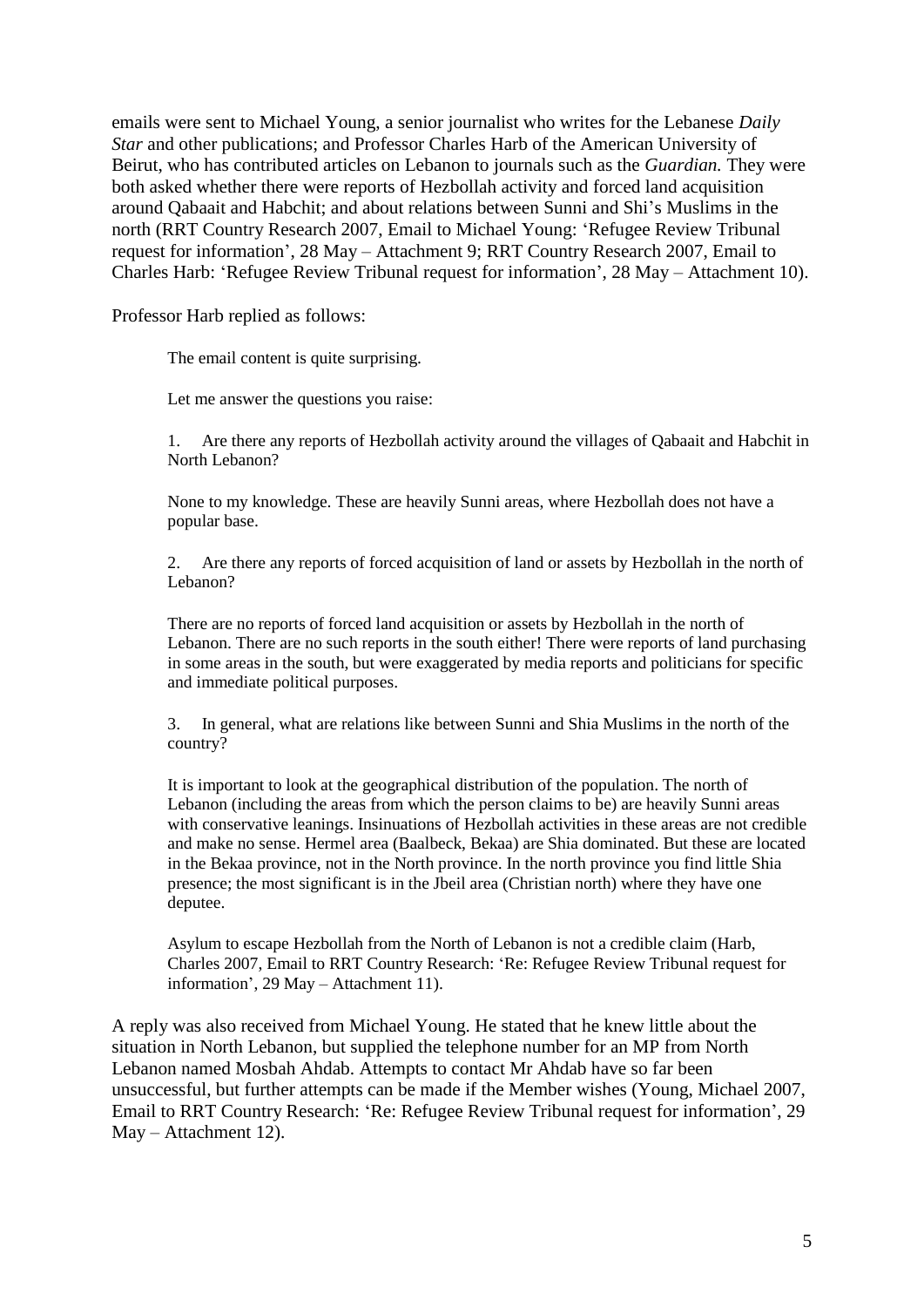Two maps are attached which give some indication of the areas where Hezbollah has recently been acquiring land, and the relative position of this area to Habchit and Khobit. The first map is a detail of an area of southern Lebanon, with Nabatiyet and Rihane marked, which are mentioned in the *Jane's* article at Attachment 5 as being areas of recent Hezbollah activity; also marked is the town of Jezzine, as a reference point. The second map is an *Encarta* map of the whole of Lebanon, with two general areas marked: the area south of Jezzine in southern Lebanon, and the area east of Tripoli in the north (Geoprojects 1993, *Map of Lebanon*, All Prints Distributors and Publishers, Beirut – Attachment 13; 'Qabi't, Lebanon' 1999, *Microsoft Encarta* – Attachment 14).

Another map is also of interest. From a July 2006 report by Walid Phares on Hezbollah"s recent war with Israel, it shows the main areas of Hezbollah influence in Lebanon. The northernmost area shown is the northern area of the Bekaa valley (Phares, Walid 2006, 'Hizbollah's Iranian war in Lebanon' 2006, Counterterrorism Blog, 22 July [http://counterterrorismblog.org/2006/07/hizbollahs\\_iranian\\_war\\_in\\_leba.php](http://counterterrorismblog.org/2006/07/hizbollahs_iranian_war_in_leba.php) – Accessed 22 May 2007 – Attachment 15).

Two reports on recent events in North Lebanon may also be relevant. During the past two weeks, fighting has broken out in the Palestinian refugee camp of Nahr al Bared in Northern Tripoli [please see Question 5 for further details on the security situation in the north].

A May 2007 article by Dr Walid Phares claims that Al Qaeda is presently engaged in opening up a new front in northern Lebanon using the Islamist group Fatah al Islam, which is a breakaway Palestinian group. He claims that "Fatah al Islam aims at creating an 'Emirate'... in the Sunni areas of Lebanon, and is planning on conducting operations similar to the ones in the Sunni Triangle of Iraq". Of the relationship between this group and Hezbollah, Dr Phares states that both are linked to Syria, and that for the time being both have "converging goals" in that they both aim to bring down the democratically elected Seniora Government, after which they may then turn to fighting each other for control (Phares, Walid 2007, "Al Qaeda"s new front in Lebanon", Counterterrorism Blog, 21 May [http://counterterrorismblog.org/2007/05/al\\_qaedas\\_new\\_front\\_in\\_lebanon.php](http://counterterrorismblog.org/2007/05/al_qaedas_new_front_in_lebanon.php) – Accessed 22 May 2007 – Attachment 16).

Another May 2007 article is of interest as it quotes the head of Hezbollah, Sayyed Nasrullah, on the current violence in the north. He appears to be giving verbal support to the Lebanese army which is fighting against the Fatah al Islam militants:

Sayyed Nasrallah said that what is taking place north of Lebanon is not isolated from the general atmosphere and political wrangling, not to forget security perils Lebanon is facing at this stage.

"The Nahr al-Bared question is a very delicate, complicated and dangerous one. It is interrelated with the questions of Lebanon, Palestine, the region, the American, the camps, the settlement of the Palestinians and the war on terror," he added. His eminence warned that Lebanon is today facing a real problem and that everyone is looking how to salvage this country.

"The Lebanese army is the guardian of security, stability and national unity in this country. We should all regard this army as the only institution left capable of preserving security and stability in this country, with all due respect to other security services. We condemn any attack against the Lebanese army or the Lebanese security services, regardless of the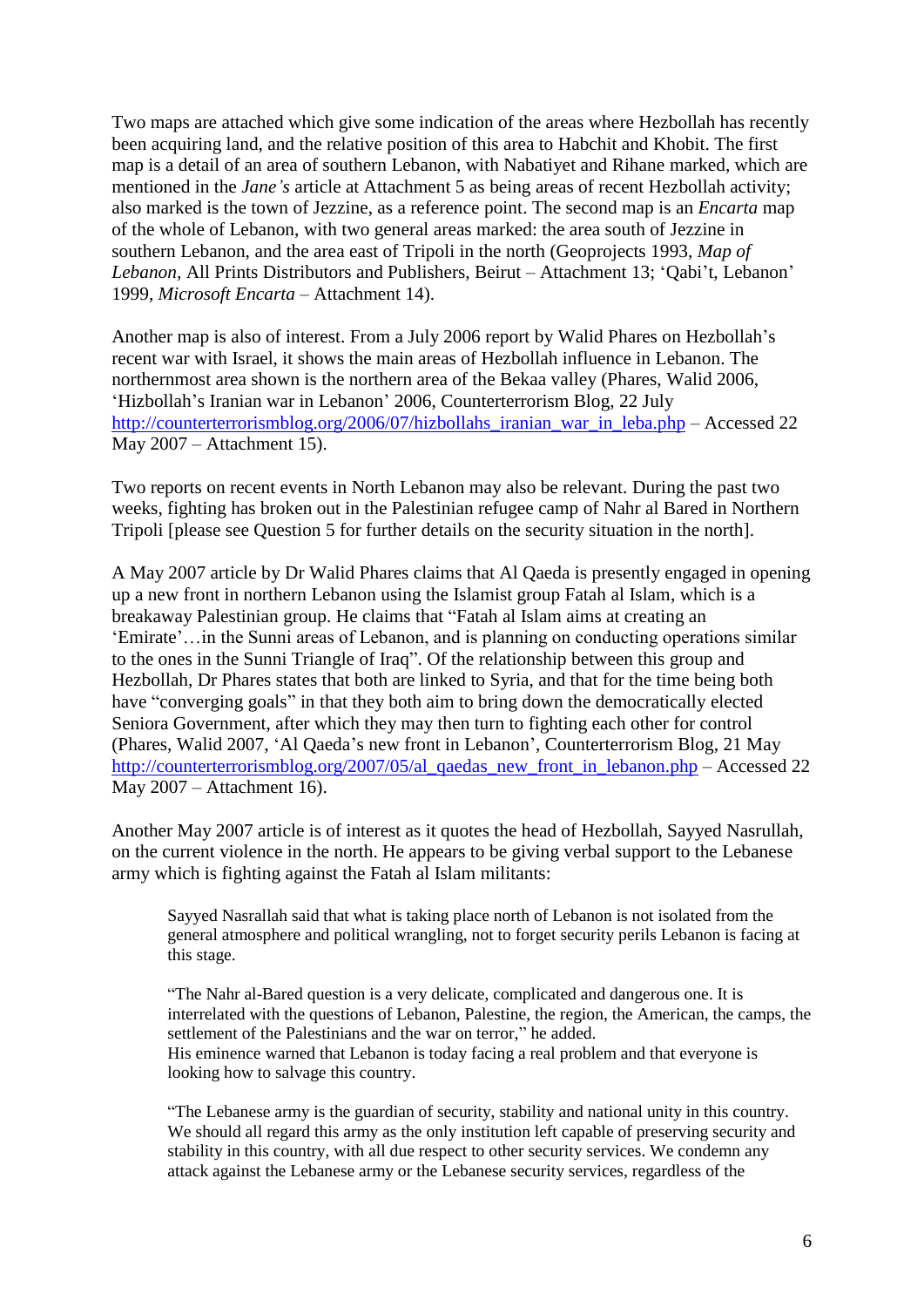attackers. This is a red line that should be observed and passing it should not be tolerated. On the other hand, those who attacked the army should be brought to justice and have a fair trial. Storming into the Nahr al-Bared camp is a dangerous approach. It brings back some painful memories from the past (the war of refugee camps) A government should act as a government, that is to arrest people and bring them to justice, but not to launch a Bush-style war on terror and kill people on the streets."

Sayyed Nasrallah said that "we should be aware of the American hand in the incident in northern Lebanon. "There should be an investigation over the cause of the incident, how did it start and who to the decision. The Americans have built an air bridge to send military supplies to the Lebanese Army upon Saniora"s request. This is dangerous. They say that during the war, the government had asked Washington to interfere to stop the war, however, the United States refused. Instead it asked the Israelis to proceed. Where were the arms when Lebanese army soldiers were killed when Israel was bombing their positions and vehicles?

This vigilant care for the Lebanese army today should be questioned by the Lebanese, the Palestinians, the Arabs and everyone" (Shmaysani, Mohamed 2007, Al-Manar TV website, 26 Ma[y http://www.manartv.com.lb/NewsSite/NewsDetails.aspx?id=17777&language=en](http://www.manartv.com.lb/NewsSite/NewsDetails.aspx?id=17777&language=en) – Accessed 28 May 2007 – Attachment 17).

A 2004 RRT Research Response examined the question of whether Hezbollah operated in the north of the country, and found no evidence. It contains some useful background material on the command structure and activities of the group (RRT Country Research 2004, *Research Response LBN16386,* 9 January – Attachment 38).

# **2. Is there any information on the relationship between Sunni and Shi'ite Muslims in north Lebanon, particularly in Kobhit?**

## **Relations between Sunni and Shi'a in Lebanon generally**

The 2006 US Department of State report on religious freedom in Lebanon states that in Lebanon as a whole, relations between the various confessional groups are "generally amicable":

The country, founded as a modern state in 1943, has an area of 4,035 square miles and a population of four million. Because parity among confessional groups remains a sensitive issue, a national census has not been conducted since 1932. However, according to three reputable demographic studies conducted over the past two years, 28-35 percent of the population was Sunni Muslim, 28-35 percent Shi"a Muslim, 25-39 percent Christian, and 5-6 percent Druze. Over the past sixty years, there has been a steady decline in the number of Christians as compared to Muslims, mostly through emigration of large numbers of the Christian Maronite community. There were also very small numbers of the Jews, Baha"is, Mormons, Buddhists, and Hindus….

…The generally amicable relationship among religious groups in society contributed to religious freedom; however, there were periodic reports of tension between religious groups during the reporting period, which may be attributed to political differences and the fact that citizens still struggled with the legacy of a fifteen-year civil war that was fought largely along religious lines (US Department of State 2006, *International Religious Freedom Report 2006: Lebanon,* 15 September – Attachment18).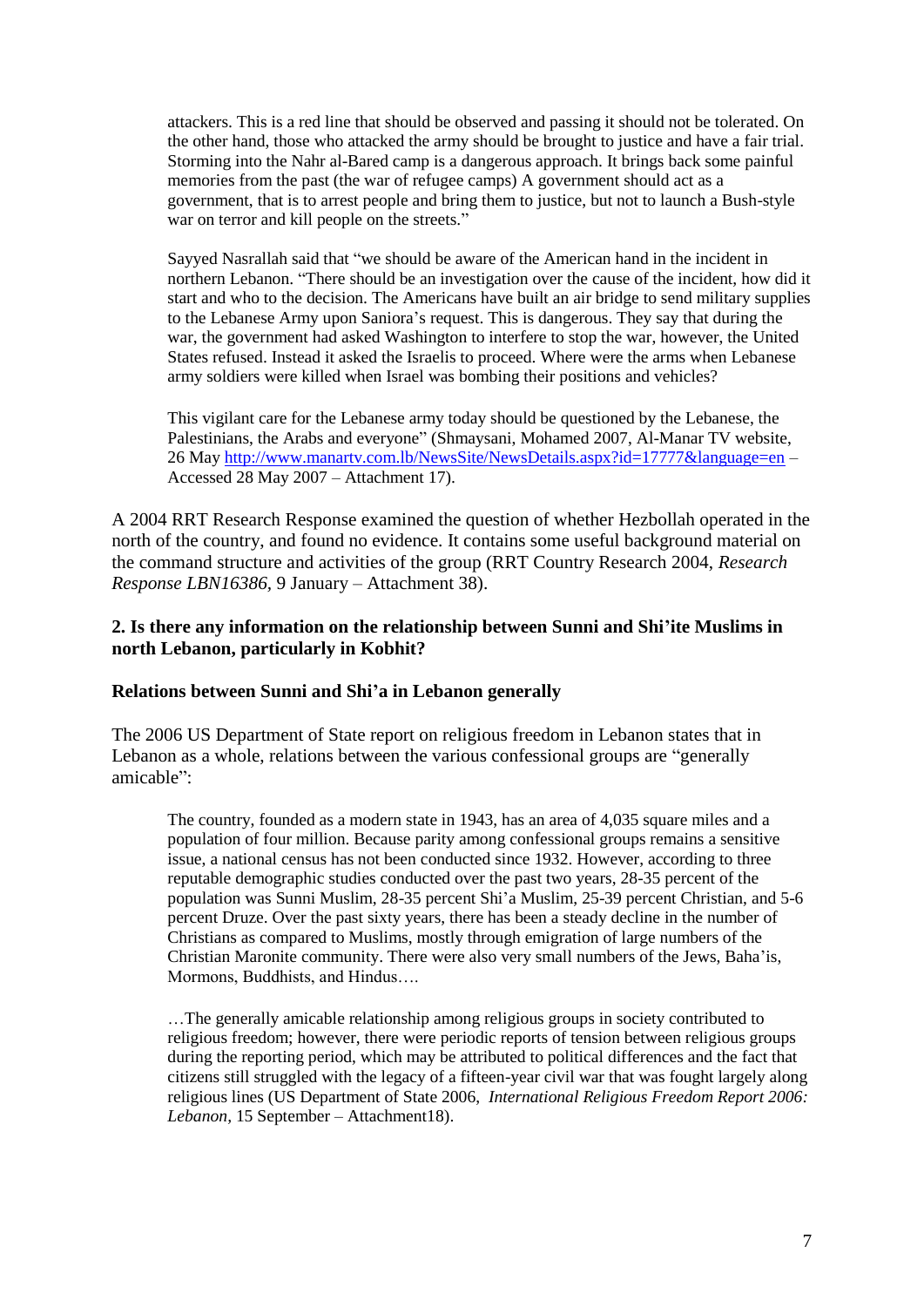A December 2006 research response looked at the question of whether Hezbollah ever targeted Sunnis simply because they are Sunnis. Drawing on a range of sources including the International Crisis Group, *The Economist and the BBC,* it contains several relevant points:

- No information was found that indicated that Hezbollah targeted Sunnis for their religious beliefs.
- Since Hezbollah entered mainstream politics, it has adopted a more inclusive platform, and has sought to appeal to Sunnis as well as Shi"a.
- The recent friction in Lebanon has not been based on sectarianism, but rather on opposition or support of the democratically elected government. According to a December 2006 *Economist* report, most of the Shi"a oppose the Siniora government and most of the Sunnis support it; while the Christians are divided.
- The leader of Hezbollah, Hassan Nasrallah, has often warned the Shi'a not to fight against the Sunnis or the Christians in Lebanon, and has recently pledged loyalty to the Lebanese tradition of religious tolerance.
- However, in the light of actions by Hezbollah, such as drawing Lebanon into war with Israel without consulting the government, his statements are not trusted by many Sunnis and Christians (RRT Country Research 2006, *Research Response LBN31032,*  21 December – Attachment 19).

A September 2006 report by Alfred Prados for the US Library of Congress contains information on religious and other factors in Lebanese politics. The report indicates that there are many other variables besides religion which determine political alliances in Lebanon; an important factor being support or opposition to the Syrian presence in the country:

Lebanese political parties have developed along religious, geographical, ethnic, and ideological lines and are often associated with prestigious families. Christian groups, especially Maronites, tend to be strong advocates of Lebanese independence and opposed to Syrian and other external influences. Christian parties include the Phalange led by the Gemayel family, and smaller parties led by the Chamoun, Frangieh, and Iddi families. Sunni Muslim parties, historically more Arab nationalist in orientation, include the Independent Nasirite group and a new group, the Futures Party, that has coalesced around anti-Syrian supporters of the recently assassinated Prime Minister Rafiq Hariri. Shi"ite parties include the more moderate Amal under Nabih Berri and the more radical Hezbollah (see below), former rivals but now at least temporarily allied; Druze are largely associated with the Progressive Socialist Party led by the leftist yet feudally based Jumblatt family, now somewhat tenuously aligned with the Futures Party. A religiously mixed group, the Syrian National Social Party (SNSP), favors a union of Syria, Lebanon, and possibly other nearby states. Several of these parties and groupings formerly maintained militias, notably the Lebanese Forces, which were affiliated with the Christian Phalange Party, and the Shi"ite Muslim Hezbollah, which has both a political and a military wing. Most of the militias were disbanded after the civil war, but Hezbollah"s militia continues to function (Prados, Alfrted B. 2006, *CRS Report for Congress: Lebanon,* 27 September, The Library of Congress, p.CRS-3 – Attachment 20).

## **Relations between Sunni and Shi'a in North Lebanon**

As previously stated, Professor Charles Harb commented on relations between Sunni and Shi"a in the north as follows:

It is important to look at the geographical distribution of the population. **The north of Lebanon (including the areas from which the person claims to be) are heavily Sunni**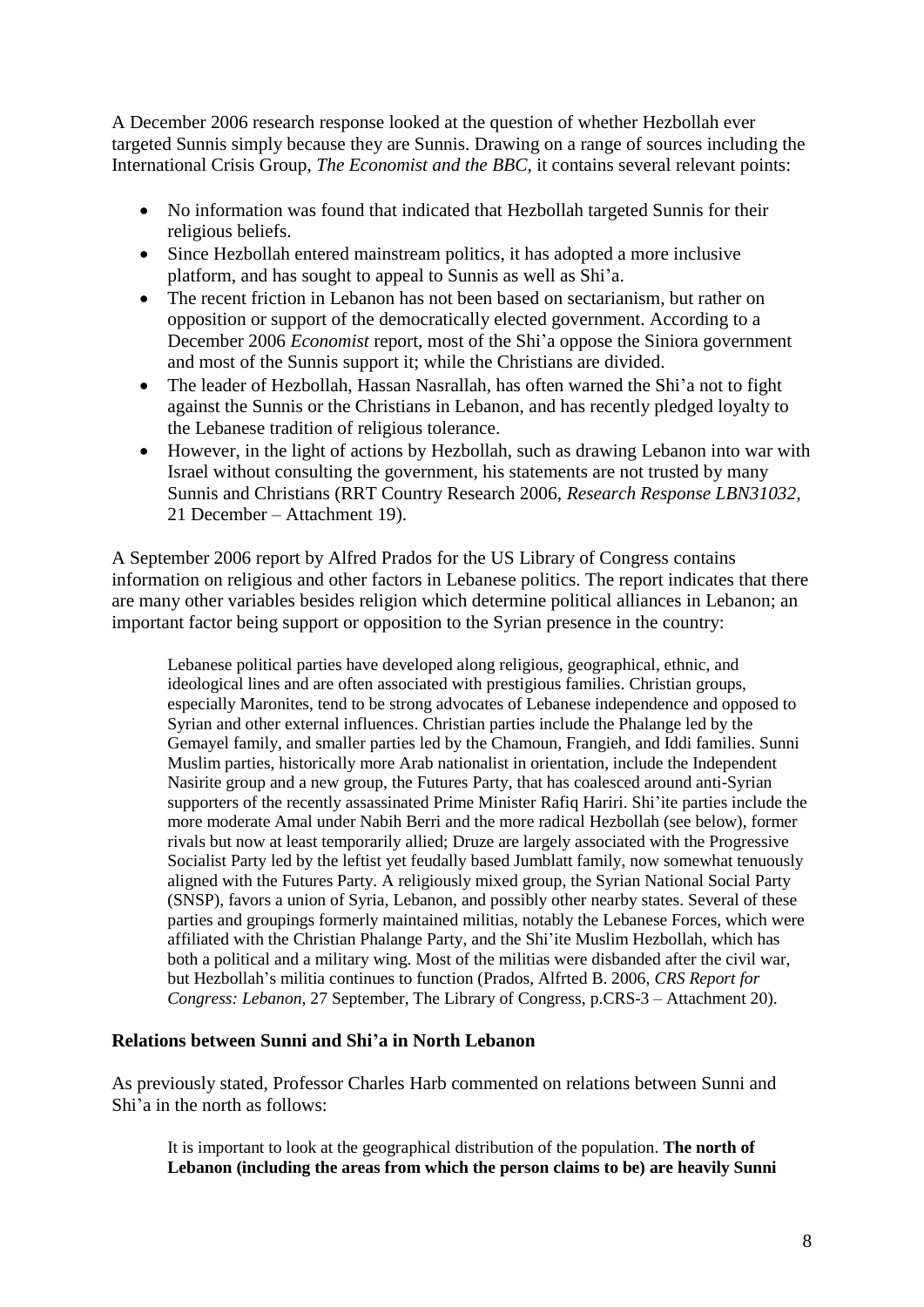**areas** with conservative leanings. Insinuations of Hezbollah activities in these areas are not credible and make no sense. Hermel area (Baalbeck, Bekaa) are Shia dominated. But these are located in the Bekaa province, not in the North province. **In the north province you find**  little Shia presence; the most significant is in the Jbeil area (Christian north) where they have one deputee (Harb, Charles 2007, Email to RRT Country Research: "Re: Refugee Review Tribunal request for information", 29 May – Attachment 11).

Professor Harb"s comments are confirmed by a map of the distribution of religious groups in Lebanon, which shows that the area of Habchit and Khobit is predominantly Sunni Muslim; and by a *Reuters* report on the 2005 parliamentary elections which states that of 690,000 eligible voters in the northern area, 55 percent are Muslims, consisting of 51 percent Sunni and 4 percent Alawite; and 45 percent are Christians (Norton, Augustus Richard 2007, "Prologue: Map 1", *Hezbollah: A Short History,* Princeton University Press – Attachment 3; "Factbox – Electoral facts about north Lebanon" 2005, *Reuters News,* 19 June – Attachment 4).

# **4. Please provide information on Wajih El Bahraini and Mahmoud Mourad.**

# **Mahmoud Mourad**

Little information was found among the sources consulted on Mahmoud Mourad [also spelt Morad and Murad]. The reports found indicate that he is currently one of the Sunni Members of Parliament for the Akkar region of North Lebanon, and that he supports the Future Parliamentary Bloc which *opposes* Syrian influence in Lebanon.

A list of members of the Lebanese Parliament after the 2005 elections, recently accessed from an Embassy of Lebanon in Washington website, states that there are 7 MPs from the Akkar division of North Lebanon: three Sunnis, two Greek Orthodox, one Maronite and one Alawite. One of the Sunnis is **Mahmoud Morad** (Lebanon Parliament 2005-2009 Legislature' (undated), Embassy of Lebanon in Washington D.C. website [http://www.lebanonembassyus.org/country\\_lebanon/parlam.html](http://www.lebanonembassyus.org/country_lebanon/parlam.html) – Accessed 10 May 2007 – Attachment 21).

An April 2007 press release by the Future Parliamentary Bloc states that **Mahmoud Murad** was among a group of delegates from Akkar, including heads of municipalities and MPs, which visited MP Saad Hariri and expressed their support. Saad Hariri is the head of the Future Parliamentary Bloc, and is the son of former prime minister Rafik Hariri, who was assassinated in 2005 ('Press Release: Rafic Hariri' 2007, Rafic Hariri Official website, 4 April<http://www.rhariri.com/news.aspx?ID=4837&Category=PressReleases> – Accessed 1 May 2007 – Attachment 22).

The official website of Rafik Hariri at<http://www.rhariri.com/> contains updated information on his son Saad Hariri and the policies of Future Parliamentary Bloc, which according to the above report is supported by Mahmoud Murad. These policies include calling on the UN to conduct a fair investigation into the assassination of Rafik Hariri, whom many believe was killed by agents of Syria; and the liberation of Lebanon from Syrian influence.

A recent World Food Program map of Lebanon includes an insert in the top left corner showing the district boundaries in Lebanon. Aakar district is the most northern district (WFP Emergency Preparedness and Response Branch 2006, *Lebanon: Situation Overview,* 22 August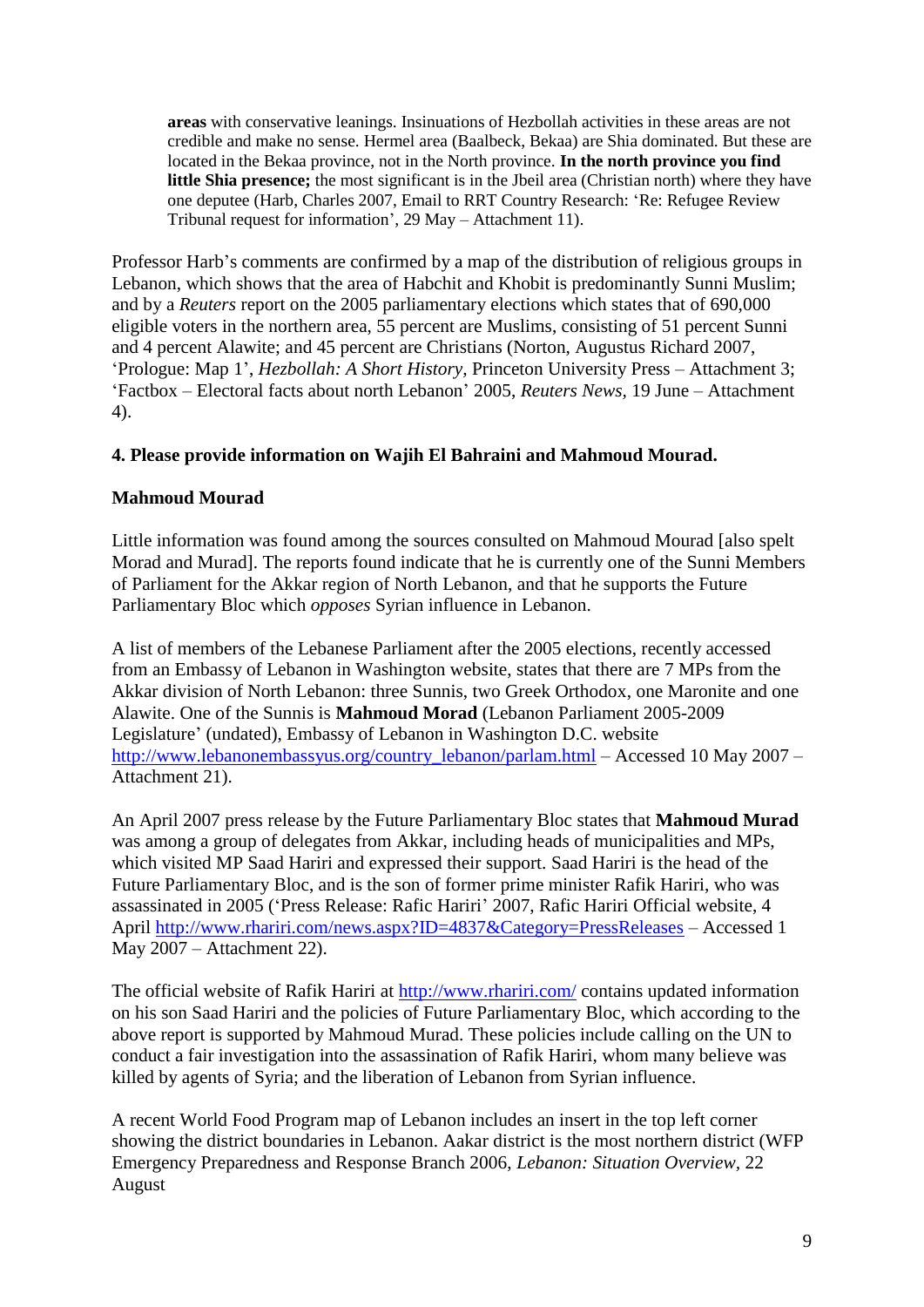[http://www.hewsweb.org/epweb/mapsrepository/maps/01265\\_20060825\\_LBN\\_A2\\_ODAP\\_](http://www.hewsweb.org/epweb/mapsrepository/maps/01265_20060825_LBN_A2_ODAP_LEBANON_OPERATIONAL_OVERVIEW__22_08_06.pdf) LEBANON\_OPERATIONAL\_OVERVIEW\_22\_08\_06.pdf - Accessed 5 June 2007 – Attachment 32).

# **Wajih El Bahraini**

The sources consulted indicate that Wajih El Bahraini, also spelt Wajih Baarini, was a Sunni MP for the Akkar region *prior* to the 2005 elections. He was generally regarded as pro-Syrian. He no longer appears to be in parliament, and the most recent report found mentions his involvement in the meeting of Sunni religious body.

A March 2005 opinion piece on a Lebanese political weblog lists the Lebanese MPs of that time and whether they are pro- or anti-Syrian. By pro-Syrian it means that they "have no problem with Syria"s current involvement in the country" either because the have been "bought and paid for by Syria" or because of "socioeconomic and clan ties". For the Akkar region it states:

Issam Fares (Greek Orthodox) **Pro-Syria** Jamal Ismail (Sunni) **Pro-Syria Wajih Baarini (Sunni) Pro-Syria** Mikhael Daher (Maronite) **Opposition** Mohammad Yahya (Sunni) **Pro-Syria** Karim Racy (Greek Orthodox) **Pro-Syria** Abderrahmane Abderrahmane (Alawite) **Pro-Syria (**Lebanese members of Parliament"2005, Lebanese Political Journal weblog, 15 March [http://lebop.blogspot.com/2005/03/lebanese](http://lebop.blogspot.com/2005/03/lebanese-members-of-parliament.html)[members-of-parliament.html](http://lebop.blogspot.com/2005/03/lebanese-members-of-parliament.html) – Accessed 4 June 2007 – Attachment 23).

A 2001 article from the *Middle East Intelligence Bulletin* describes "Akkar MP Wajih Baarini" as "very close to the Syrians" (Nassif, Daniel & Gambill, Gary C. 2001, 'Syria's Campaign to Silence Lebanese Muslims", *Middle East Intelligence Bulletin,* Vol.3, No.4, April [http://www.meib.org/articles/0104\\_l1.htm](http://www.meib.org/articles/0104_l1.htm) – Accessed 4 June 2007 – Attachment 24).

A 1998 news item mentions that Wajih Baarini had recently returned from a meeting in Damascus with Syrian Vice President Abdel Halim Khaddam. Baarini reported Khaddam"s wish for "solidarity and cooperation between all the leaders" in Lebanon ( "Khaddam stresses cooperation and solidarity among Lebanese leaders" 1998, [News@Lebanon.com](mailto:News@Lebanon.com) website, 10 August<http://www.lebanon.com/news/local/1998/8/10.htm> – Accessed 4 June 2007 – Attachment 25).

A recent report dating from November 2006 refers to Wajih Baarini as a "former MP". It states that he attended a national gathering of the Dar al-Fatwa, described as "the Sunni community"s highest body" and apparently non-political. Interestingly, there were also delegates to the body from Hariri's Future Movement ('National Gathering Sunnis say Dar al-Fatwa is "for all Lebanese"" 2006, *Daily Star,* 2 November, World Council for the Cedar"s Revolution website,<http://cedarsrevolution.googlepages.com/latestnews> – Accessed 4 June 2007 – Attachment 26).

**5. Please provide information concerning the availability and effectiveness of state protection.**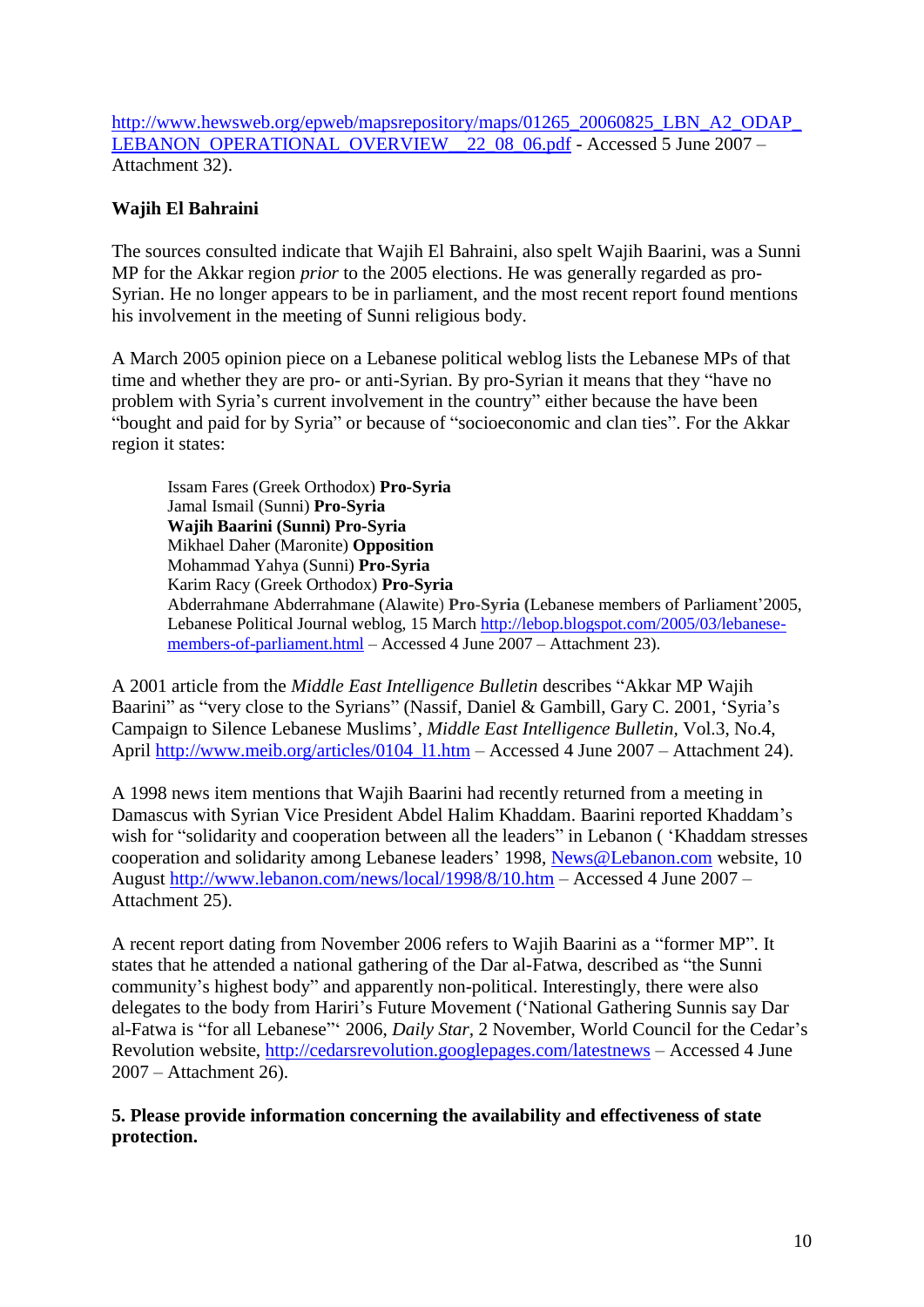The answer to this question is divided into two sections on Lebanon generally and North Lebanon in particular.

# **Security and State protection in Lebanon**

Question 5 of a recent RRT Research Response look at the general availability of state protection in Lebanon for someone who has been threatened because of their membership of a political group. It draws on sources such as the International Crisis Group, *Jane's Intelligence Review,* DFAT and news articles. The main points include:

- The ability of someone in to seek assistance from local police is affected at present by the general political and security instability in the country.
- The Internal Security Services (ISF) is the name of the police force in Lebanon. Its ability to carry out its responsibilities is restricted due to limited resources.
- The security services were thrown into turmoil by Syria's withdrawal from the country in 2005, since Syria had largely controlled them.
- The security services were judged by a UN report to have failed to provide Lebanese citizens with an acceptable level of security and had this contributed to a culture of impunity and intimidation.
- There was a pervasive lack of faith in the justice system, which was believed to be riddled with cronyism and corruption.
- People were increasingly seeking protection from their own sectarian communities (RRT Country Research 2007, *Research Response LBN31663,* 3 May – Attachment 27).

Question 6 of another recent RRT Response looks at the availability of police protection. Of interest is material from a 2003 Immigration and Refugee Board of Canada response which states that in some circumstances, the Lebanese authorities might turn a blind eye to arrests and detentions carried out by Hizbollah members (RRT Country Research 2006, *Research Response LBN31040,* 15 December – Attachment 28).

A September 2006 *Operational Guidance Note* on Lebanon by the UK Home Office examines state protection in relation to particular categories of asylum claims: Paragraph 3.5.6 looks at protection for former members of the South Lebanon Army; Para. 3.7.6 for those fearing harm from Amal; Para. 3.8.10 for those fearing domestic violence; Para.3.9.11 for Palestinians; Para.3.10.8 for Palestinians in fear of the Lebanese authorities; Para.3.11.8 for Palestinians in camps who feared Islamic extremists; and Para. 3.12.4 for Palestinians who had collaborated. The most relevant section to this request is perhaps Paragraph 3.6.8 which deals with protection for members of left wing parties fearing Hizbollah:

The security forces consist of the Lebanese Armed Forces (LAF) under the Ministry of Defence, which may arrest and detain suspects on national security grounds; the Internal Security Forces (ISF) under the Ministry of the Interior (MOI), which enforce laws, conduct searches and arrests, and refer cases to the judiciary; and the State Security Apparatus, which reports to the prime minister and the SG under the MOI, both of which collect information on groups deemed a possible threat to state security.47 In 2000, following the Israeli Defence Forces (IDF) withdrawal from the south, the Government deployed more than 1,000 police and soldiers to the former Israeli security zone. However, the Government has not attempted to disarm Hizbollah, nor have the country"s armed forces taken sole and effective control over the entire area…**Outside the South of Lebanon there is no evidence that in general members of these parties could not approach the Lebanese authorities for protection**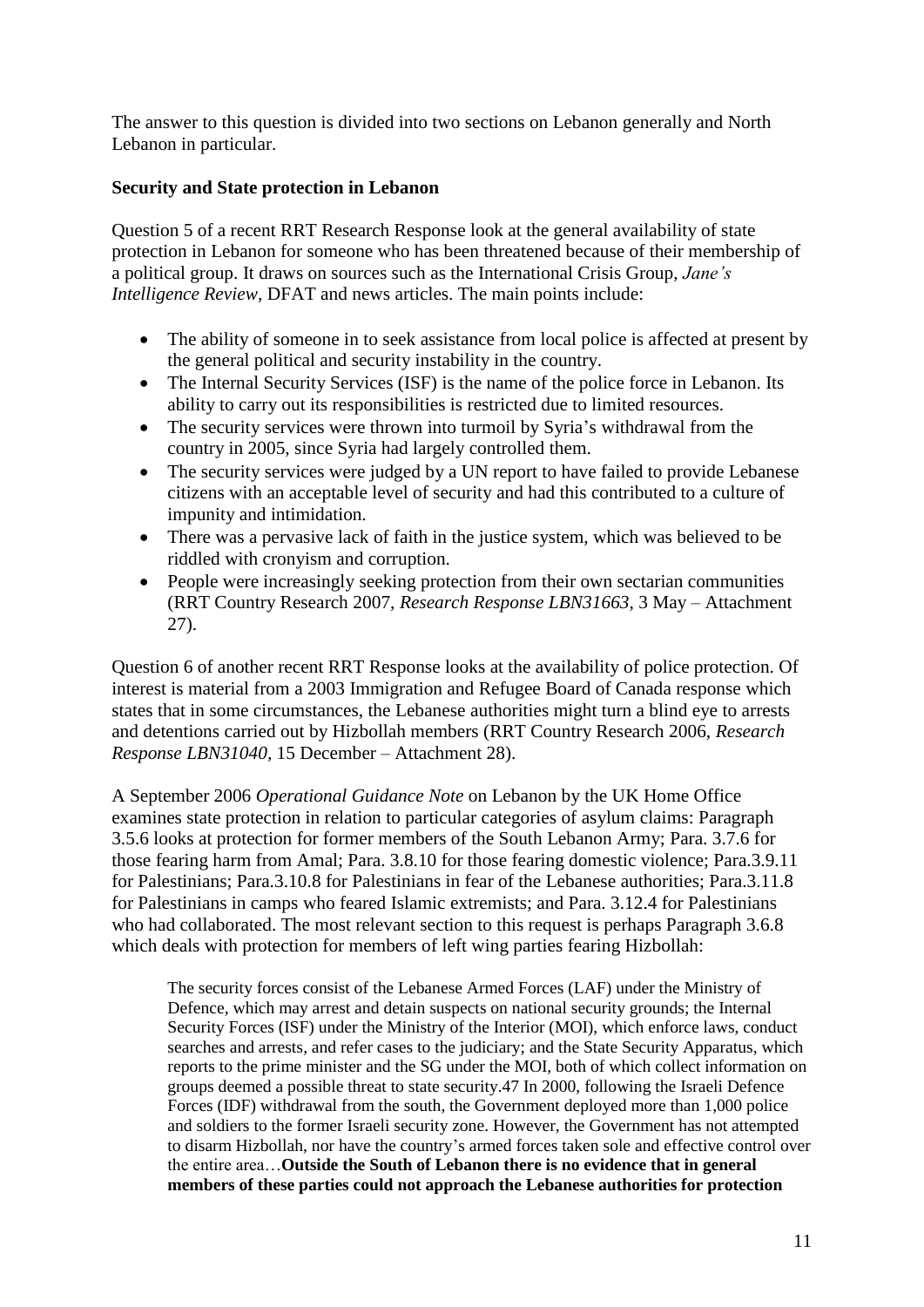**therefore in the remainder of the country there is a sufficiency of protection** (UK Home Office 2006, *operational Guidance Note: Lebanon,* 20 September – Attachment 29).

A 2003 advice from DFAT provided advice on protection that might be available to a person in danger from Amal (a separate Shi"ite organization from Hezbollah) and indicates that at the time of writing the Lebanese police controlled much of Beirut, except for the southern suburbs which were controlled by Hezbollah at that time:

### **f) Protection available in Beirut to a person pursued by Amal**

7. The Lebanese police force now have control over all of Beirut, except for the southern suburbs, and could be approached for assistance although they might not take action if they viewed the threat as lacking credibility. The applicant would also be at risk if those pursuing her had high level contacts that would permit them to evade the law.

8. Hizbollah has the capacity to provide protection in the southern suburbs, as it operates restricted zones which people can not enter without authorisation. This protection would not, however, be given automatically. Hizbollah would have to see some party interest in expending its resources in this way (Department of Foreign Affairs and Trade 2003, *DFAT Report 00236: RRT Information Request LBN15857,* 15 May – Attachment 30).

A March 2007 report by the United Nations Security Council examines the current security situation in Lebanon, particularly in the south. Of the Lebanese Armed Forces, it comments that at present it is operating at full capacity and is under some strain:

18. The Lebanese Armed Forces, which are estimated to total some 55,000 military personnel, have, according to resolution 1701 (2006), a significant number of essential tasks to carry out, including the maintenance of peace and security in southern Lebanon in cooperation with UNIFIL, and helping to secure the country"s land and maritime borders. However, **the country's ongoing political crisis has also required the Lebanese Armed Forces to deploy in Beirut and in other areas of the country to ensure internal security. These additional tasks have put considerable strain on the Forces, whose entire army corps is currently deployed,** and have sometimes limited their ability to carry out the tasks required under resolution 1701 (2006).

19. It has become clear in recent weeks that the Lebanese Armed Forces are facing considerable capacity problems, which have had an impact on their ability to respond quickly to some UNIFIL requests, including coordinated search operations. UNIFIL has received a number of requests for equipment from the Lebanese Armed Forces, including, for example, night-vision goggles, which the mission is not currently able to provide. Representatives of both the Government of Lebanon and the United Nations have been approaching potential donors on this issue. I note that several interested partners have already made some contributions and I would urge others to come forward and assist the Lebanese Armed Forces to carry out their obligations under resolution 1701 (2006) (United Nations Security Council 2007, *Report of the Secretary-General on the Implementation of Security Council resolution 1701 (2006),* 14 March

[http://www.reliefweb.int/rw/RWFiles2007.nsf/FilesByRWDocUnidFilename/49FC18717CE9](http://www.reliefweb.int/rw/RWFiles2007.nsf/FilesByRWDocUnidFilename/49FC18717CE9B65EC12572A500808558-Full_Report.pdf/$File/Full_Report.pdf) [B65EC12572A500808558-Full\\_Report.pdf/\\$File/Full\\_Report.pdf](http://www.reliefweb.int/rw/RWFiles2007.nsf/FilesByRWDocUnidFilename/49FC18717CE9B65EC12572A500808558-Full_Report.pdf/$File/Full_Report.pdf) – Accessed 29 March 2007 – Attachment 6).

## **North Lebanon**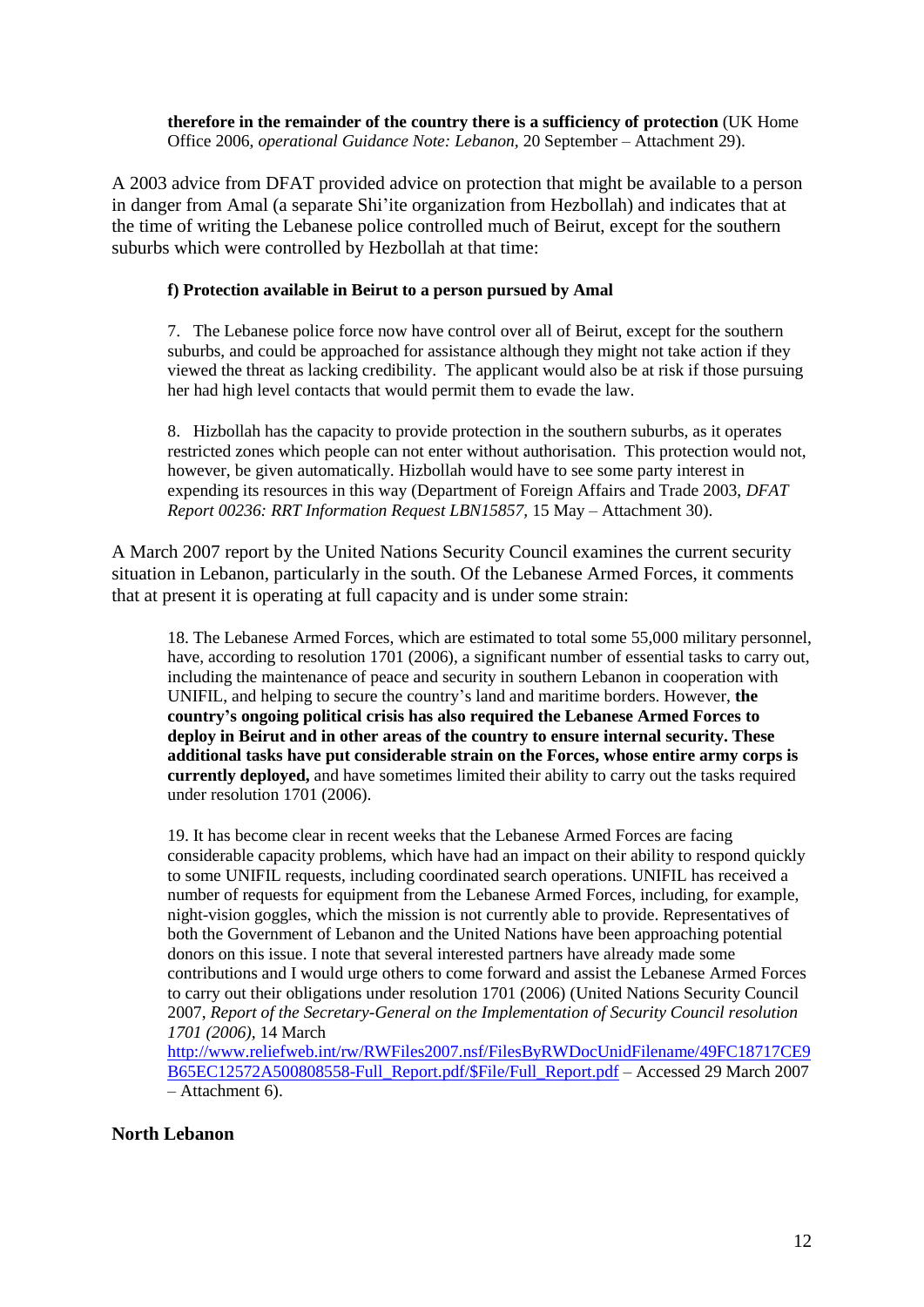The material above indicates that apart from the areas which are controlled by Hezbollah, there is some protection available from security forces in Lebanon, including North Lebanon; but that their efficiency is restricted due to limited resources, corruption and the pervasive instability in the country.

The two reports which follow are of some relevance as background material, as they examine the current security situation in North Lebanon, particularly Tripoli, where there have been clashes during the last two weeks between the Lebanese Armed Forces (LAF) and an Islamic Palestinian Group.

A recent article by Michael Young, who writes for the Lebanese *Daily Star* and (in this case) *Reason Magazine,* sees the chronic instability in Lebanon as a result of Syrian interference. The most recent manifestation of this has been the violence in the north:

Rare are those today in the United States who look at Lebanon and remember that bracing year [2005, the year of the "Cedar Revolution"]. That's not surprising given the **heavy fighting this week in the north of the country between the Lebanese army and a group calling itself Fatah al-Islam**, the detonation of bombs in Beirut on Sunday and Monday and in a mountain resort on Wednesday, and a persistent domestic political crisis as the pro-Syrian opposition continues to demand the resignation of the Lebanese government, which is backed by the parliamentary majority hostile to Syria. Lebanon"s reputation is again that of a place cursed by chronic instability.

The interpretation is tendentious. Instability does not just materialize from the ether. It's always a mistake to oversimplify Lebanese politics, but it would be fair to say that what is under threat today is Lebanon"s liberal future. And that future is threatened mainly by Syria, which never accepted its forced withdrawal from Lebanon in 2003, after the assassination of the former Lebanese prime minister, Rafiq Hariri. The fighting in the north, the bomb blasts, and the political crisis are almost certainly the direct results of Syrian policy, despite what Damascus and its proliferating promoters are saying in Washington, as they try to peddle the idea that Syria holds a key to stability in Iraq. The explicit or implicit message of many of those worthies is that the U.S. is better off dealing with Syria over Iraq, even if it means surrendering to the Syrian regime "influence" in Lebanon.

However, the Syrians don't "do" influence. What they understand is unquestioned domination. On top of that, today they see an existential threat to their regime from the creation by the United Nations of a tribunal to try suspects in the Hariri killing. Syria is the only serious suspect in the crime, something that has been indirectly affirmed by U.N. investigators. The regime of President Bashar Assad fears that any accusation directed against it could be a fatal blow. The mixed Lebanese-international tribunal was to have been set up through constitutional Lebanese channels, but Syria"s allies in Beirut blocked the process. In the coming weeks, unless developments in Lebanon encourage Russia and China to undermine the effort, the Security Council will establish the tribunal under Chapter VII of the U.N. Charter.

That"s why the bombs continue to go off, and why there is fighting in north Lebanon. **The international media have underlined that Fatah al-Islam is a group with ties to Al-Qaeda. That may be the case when it comes to specific militants, but the top leadership is most likely acting today on behalf of the Syrian security services, which have allowed the group access to Lebanon through Syria's borders. The group claims to be an Islamist offshoot of a pro-Syrian Palestinian group called Fatah al-Intifada. For many observers, however, that rift was probably contrived by Syria to provide it with deniability as it uses the group to destabilize Lebanon.** Fatah al-Islam may indeed include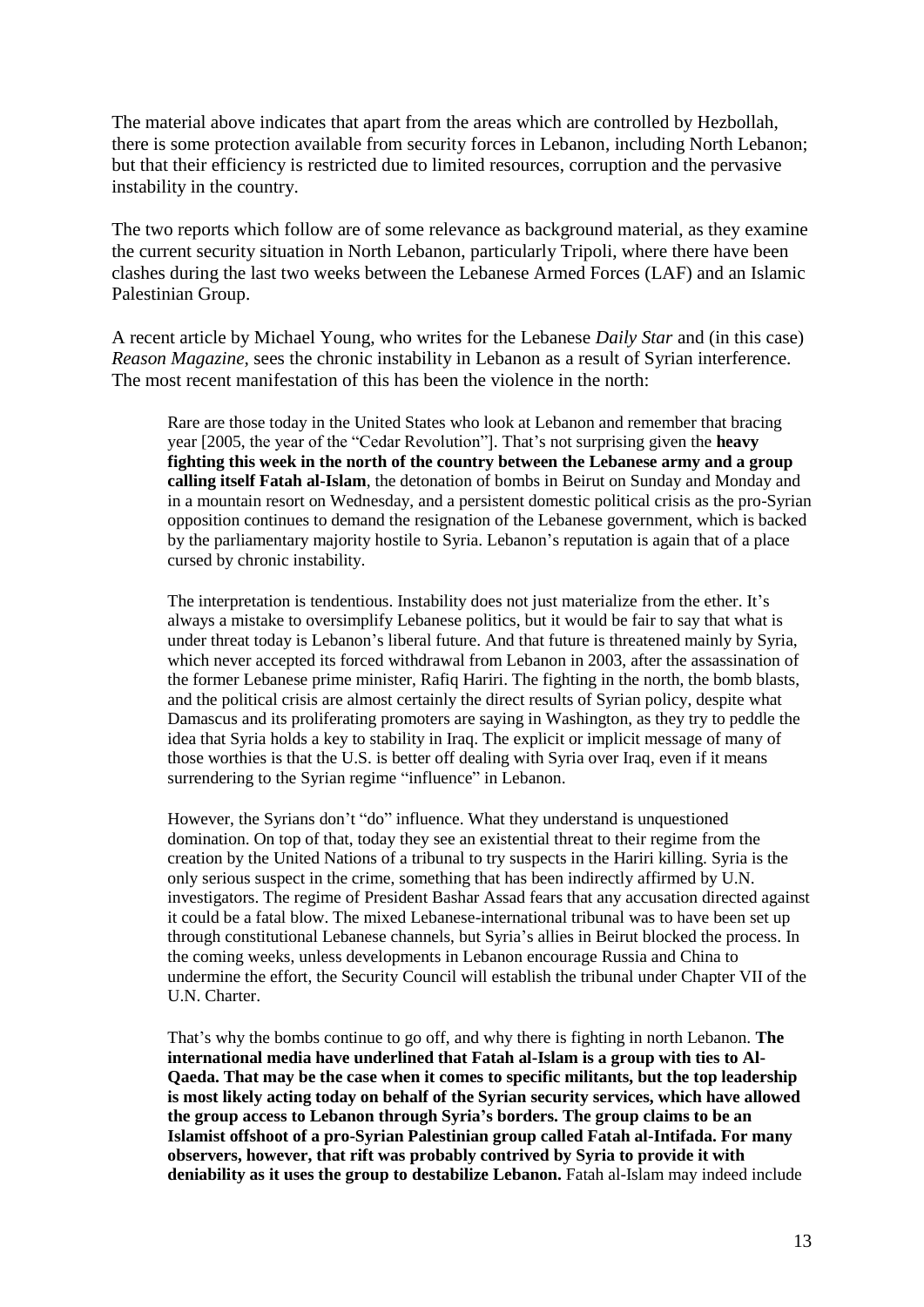Islamists, its funding may come from sources not necessarily Syrian, it may operate in collaboration with rather than as an extension of the Syrians, and its advanced weaponry may have been bought on the market, but its decision to launch attacks against the Lebanese army on Sunday was also very clearly a Syrian effort to show both Lebanon and the international community that a Chapter VII tribunal would have nefarious consequences (Young, Michael 2007, "Liberal Lebanon: Worth saving, or the hell with it?, Reason Online website, 24 May <http://www.reason.com/news/show/120358.html> – Accessed 28 May 2007 – Attachment 31).

## A news report from *The Scotsman* describes the events that sparked the recent fighting in Tripoli:

The clashes in the camp began early yesterday morning shortly after police raided a militantoccupied flat on Mitein Street, a major thoroughfare in Tripoli.

Authorities said police were looking for suspects in a bank robbery a day earlier in Amyoun, a town south-east of Tripoli, in which gunmen made off with £63,000 in cash.

The armed militants resisted arrest and a gunbattle ensued. It spread to surrounding streets and continued through the afternoon. Witnesses said the militants then seized Lebanese army positions at the entrance to the refugee camp, capturing two armoured cars. The gunmen also opened fire on roads leading to the city and ambushed a military unit, killing two soldiers, security officials said.

By midmorning, the army had brought reinforcements and was firing on Fatah Islam positions.

There have been long-standing tensions between some Lebanese citizens and the tens of thousands of Palestinians who took refuge from fighting in Israel over the decades (Siddiq, N. & Mroue, Bassem 2007, "Nearly 50 killed as Lebanese army fires on Palestinian refugee camp', *The Scotsman*, 21 May <http://thescotsman.scotsman.com/index.cfm?id=785372007> – Accessed 5 June 2007 – Attachment 33).

A further selection of news reports on North Lebanon from the past few months provides background material on the recent security situation in the area.

A December 2006 report describes the arrest of seven members of the Syrian Social Nationalist Party by Lebanese security forces in the North Lebanon district of Koura, which is south of Tripoli. The were in possession of bomb-making materials (Ghazali, Rym 2006, "Lebanese police arrest 7 members of pro-Syrian party", *Daily Star,* 22 December – Attachment 34).

An October 2006 report states that roads and bridges in the north were bombed during the war with Israel to prevent them being used as supply routes. An August 2006 report mentions that the town of Qab"it was one of the areas targeted because it was on the road linking "Akkar area with Al-Dinniyah" (Ghazali, Rym 2006, "On route to North a telltale sign of war: gridlock', *Daily Star*, 11 October – Attachment 35; 'Hezbollah says at least six killed in Israeli raid" 2006, *BBC Monitoring Middle East,* 6 August – Attachment 36).

Another August 2006 report states that Lebanese soldiers were deploying to the north-east of the country to intercept supplies of weapons to Hezbollah, but were more likely to come across the smuggling of consumer goods (Wright, Jonathan 2006, "Smugglers in north Lebanon trade cement, not arms', *Reuters News*, 23 August – Attachment 37).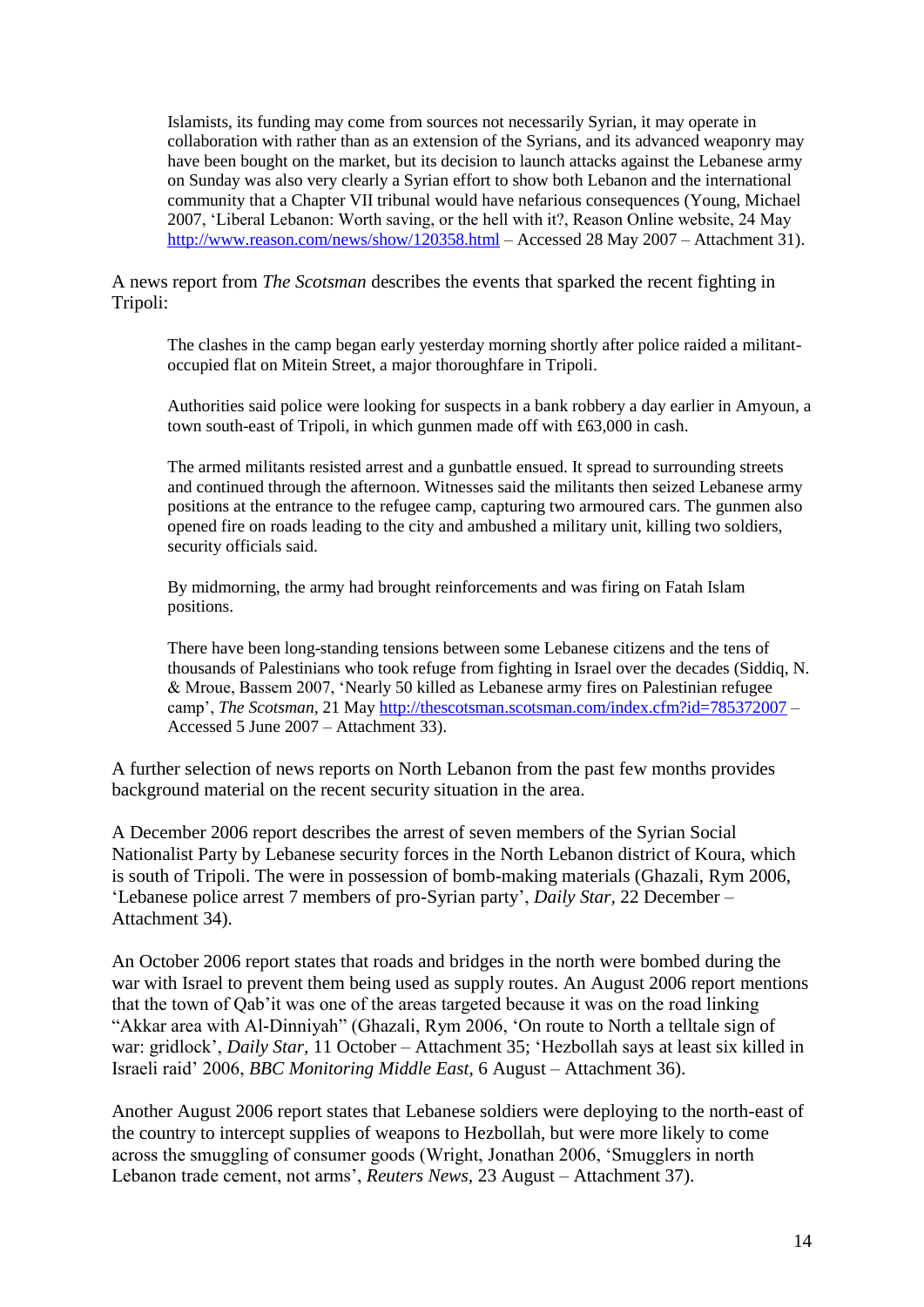Question 6 of a recent RRT Research Response looks at whether the Akkar region of North Lebanon was under the protection of the Syrian security authorities or influence. It quotes material that indicates that when the last Syrian troops left northern Lebanon, nine Syrian intelligence officers remained, including one in Akkar (RRT Country Research 2007, *Research Response LBN1663,* 3 May – Attachment 27).

# **List of Sources Consulted**

## External

Professor Charles Harb, American University of Beirut [charles.harb@aub.edu.lb](mailto:charles.harb@aub.edu.lb) Michael Young, *Reason* Magazine and *The Daily Star*, Lebanon [myoung@reason.com](mailto:myoung@reason.com)

Internet Sources: *Janes Intelligence Review* <http://jir.janes.com/> STRATFOR<http://www.stratfor.com/> Reliefweb Lebanon<http://www.reliefweb.int/rw/dbc.nsf/doc104?OpenForm&rc=3&cc=lbn> Intelligence and Terrorism Information Center at the Israel Intelligence" Heritage & Commemoration Center <http://www.terrorism-info.org.il/> Counterterrorism Blog<http://counterterrorismblog.org/> Google search engine Factiva

Databases: ISYS CISNET *Microsoft Encarta*

Library *Lonely Planet Lebanon* Lebanon Map collection *Hezbollah* by Augustus Richard Norton

# **List of Attachments**

- 1. Geoprojects 1993, *Map of Lebanon,* All Prints Distributors and Publishers, Beirut (RRT Library)
- 2. "Qabi"t, Lebanon" 1999, *Microsoft Encarta* (Microsoft Encarta CD-ROM)
- 3. Norton, Augustus Richard 2007, "Prologue: Map 1", *Hezbollah: A Short History,*  Princeton University Press (RRT Library)
- 4. "Factbox Electoral facts about north Lebanon" 2005, *Reuters News,* 19 June (FACTIVA).
- 5. Blanford, Nicholas 2007, "Call to arms Hizbullah"s efforts to renew weapons supplies", *Jane's Intelligence Review,* 18 April (RRT General Papers)
- 6. United Nations Security Council 2007, *Report of the Secretary-General on the Implementation of Security Council resolution 1701 (2006),* 14 March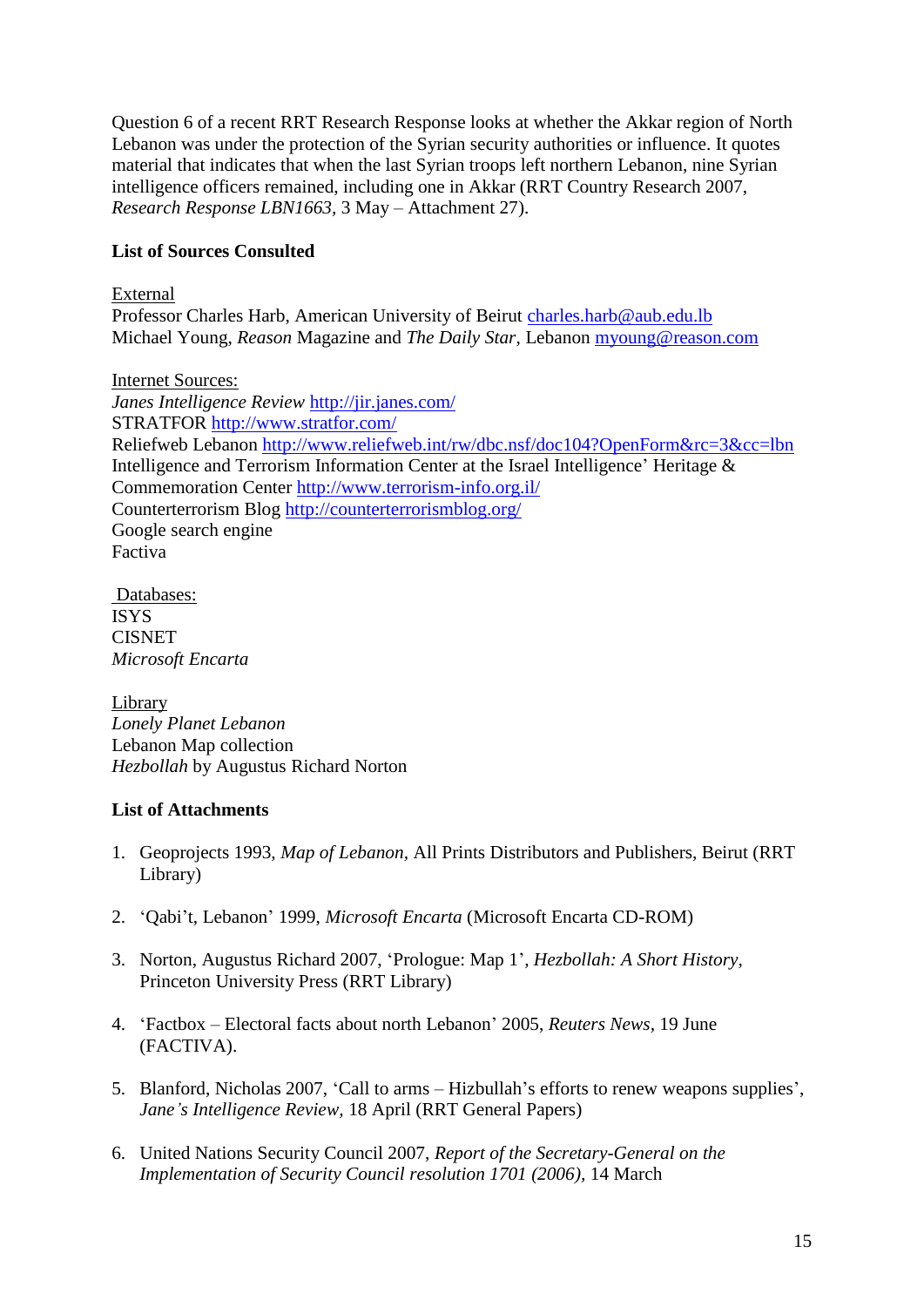[http://www.reliefweb.int/rw/RWFiles2007.nsf/FilesByRWDocUnidFilename/49FC18717](http://www.reliefweb.int/rw/RWFiles2007.nsf/FilesByRWDocUnidFilename/49FC18717CE9B65EC12572A500808558-Full_Report.pdf/$File/Full_Report.pdf) [CE9B65EC12572A500808558-Full\\_Report.pdf/\\$File/Full\\_Report.pdf](http://www.reliefweb.int/rw/RWFiles2007.nsf/FilesByRWDocUnidFilename/49FC18717CE9B65EC12572A500808558-Full_Report.pdf/$File/Full_Report.pdf) – Accessed 29 March 2007

- 7. "Hizbullah" 2006, *Jane's World Insurgency and Terrorism,* 27 October (RRT Library)
- 8. "The implementation of Security Council Resolution 1701 after six months: Interim report' 2007, Intelligence and Terrorism Information Center at Israel Intelligence' Heritage & Commemoration Center, 4 March [http://www.terrorism](http://www.terrorism-info.org.il/malam_multimedia/English/eng_n/html/res_1701e0307.htm)[info.org.il/malam\\_multimedia/English/eng\\_n/html/res\\_1701e0307.htm](http://www.terrorism-info.org.il/malam_multimedia/English/eng_n/html/res_1701e0307.htm) – Accessed 22 May 2007
- 9. RRT Country Research 2007, Email to Michael Young: "Refugee Review Tribunal request for information", 28 May
- 10. RRT Country Research 2007, Email to Charles Harb: "Refugee Review Tribunal request for information", 28 May
- 11. Harb, Charles 2007, Email to RRT Country Research: "Re: Refugee Review Tribunal request for information", 29 May
- 12. Young, Michael 2007, Email to RRT Country Research: "Re: Refugee Review Tribunal request for information", 29 May.
- 13. Geoprojects 1993, *Map of Lebanon,* All Prints Distributors and Publishers, Beirut. (RRT Library)
- 14. "Lebanon, Asia" 1999, *Microsoft Encarta* (Encarta CD-ROM)
- 15. Phares, Walid 2006, "Hizbollah"s Iranian war in Lebanon" 2006, Counterterrorism Blog, 22 July [http://counterterrorismblog.org/2006/07/hizbollahs\\_iranian\\_war\\_in\\_leba.php](http://counterterrorismblog.org/2006/07/hizbollahs_iranian_war_in_leba.php) – Accessed 22 May 2007.
- 16. Phares, Walid 2007, "Al Qaeda"s new front in Lebanon", Counterterrorism Blog, 21 May [http://counterterrorismblog.org/2007/05/al\\_qaedas\\_new\\_front\\_in\\_lebanon.php](http://counterterrorismblog.org/2007/05/al_qaedas_new_front_in_lebanon.php) – Accessed 22 May 2007
- 17. Shmaysani, Mohamed 2007, Al-Manar TV website, 26 May <http://www.manartv.com.lb/NewsSite/NewsDetails.aspx?id=17777&language=en> – Accessed 28 May 2007
- 18. US Department of State 2006, *International Religious Freedom Report 2006: Lebanon,*  15 September
- 19. RRT Country Research 2006, *Research Response LBN31032,* 21 December
- 20. Prados, Alfrted B. 2006, *CRS Report for Congress: Lebanon,* 27 September, The Library of Congress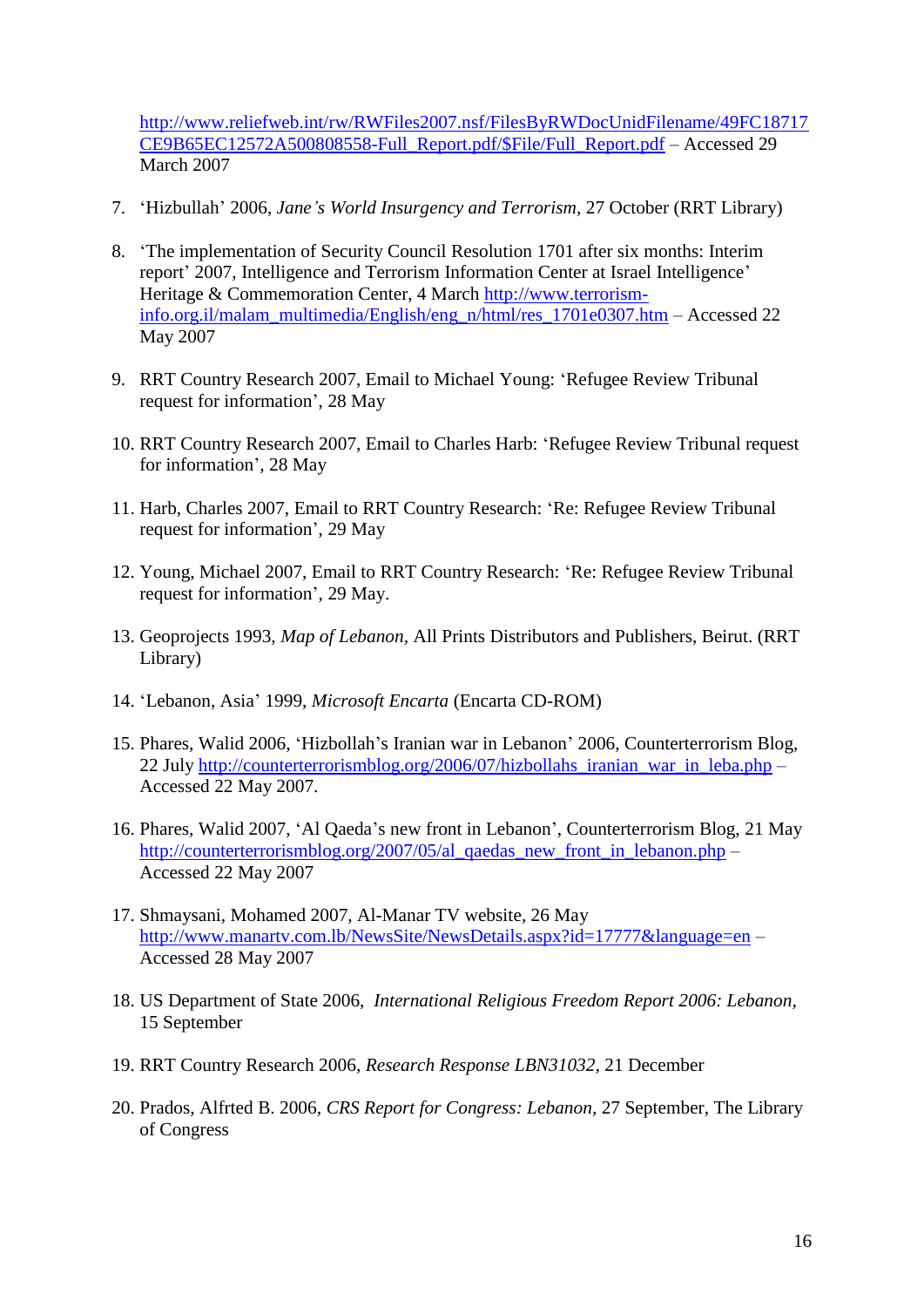- 21. Lebanon Parliament 2005-2009 Legislature" (undated), Embassy of Lebanon in Washington D.C. website [http://www.lebanonembassyus.org/country\\_lebanon/parlam.html](http://www.lebanonembassyus.org/country_lebanon/parlam.html) – Accessed 10 May 2007
- 22. 'Press Release: Rafic Hariri' 2007, Rafic Hariri Official website, 4 April <http://www.rhariri.com/news.aspx?ID=4837&Category=PressReleases> – Accessed 1 May 2007.
- 23. Lebanese members of Parliament"2005, Lebanese Political Journal weblog, 15 March <http://lebop.blogspot.com/2005/03/lebanese-members-of-parliament.html> – Accessed 4 June 2007
- 24. Nassif, Daniel & Gambill, Gary C. 2001, "Syria"s Campaign to Silence Lebanese Muslims", *Middle East Intelligence Bulletin,* Vol.3, No.4, April [http://www.meib.org/articles/0104\\_l1.htm](http://www.meib.org/articles/0104_l1.htm) – Accessed 4 June 2007
- 25. "Khaddam stresses cooperation and solidarity among Lebanese leaders" 1998, [News@Lebanon.com](mailto:News@Lebanon.com) website, 10 August <http://www.lebanon.com/news/local/1998/8/10.htm> – Accessed 4 June 2007
- 26. "National Gathering Sunnis say Dar al-Fatwa is "for all Lebanese"" 2006, *Daily Star,* 2 November, World Council for the Cedar"s Revolution website, <http://cedarsrevolution.googlepages.com/latestnews> – Accessed 4 June 2007
- 27. RRT Country Research 2007, *Research Response LBN31663,* 3 May
- 28. RRT Country Research 2006, *Research Response LBN31040,* 15 December
- 29. UK Home Office 2006, *operational Guidance Note: Lebanon,* 20 September
- 30. Department of Foreign Affairs and Trade 2003, *DFAT Report 00236: RRT Information Request LBN15857,* 15 May
- 31. Young, Michael 2007, "Liberal Lebanon: Worth saving, or the hell with it?, Reason Online website, 24 May<http://www.reason.com/news/show/120358.html> – Accessed 28 May 2007
- 32. WFP Emergency Preparedness and Response Branch 2006, *Lebanon: Situation Overview,*  22 August [http://www.hewsweb.org/epweb/mapsrepository/maps/01265\\_20060825\\_LBN\\_A2\\_ODA](http://www.hewsweb.org/epweb/mapsrepository/maps/01265_20060825_LBN_A2_ODAP_LEBANON_OPERATIONAL_OVERVIEW__22_08_06.pdf) [P\\_LEBANON\\_OPERATIONAL\\_OVERVIEW\\_\\_22\\_08\\_06.pdf](http://www.hewsweb.org/epweb/mapsrepository/maps/01265_20060825_LBN_A2_ODAP_LEBANON_OPERATIONAL_OVERVIEW__22_08_06.pdf) - Accessed 5 June 2007
- 33. Siddiq, N. & Mroue, Bassem 2007, "Nearly 50 killed as Lebanese army fires on Palestinian refugee camp", *The Scotsman,* 21 May <http://thescotsman.scotsman.com/index.cfm?id=785372007> – Accessed 5 June 2007
- 34. Ghazali, Rym 2006, "Lebanese police arrest 7 members of pro-Syrian party", *Daily Star,*  22 December. (FACTIVA)